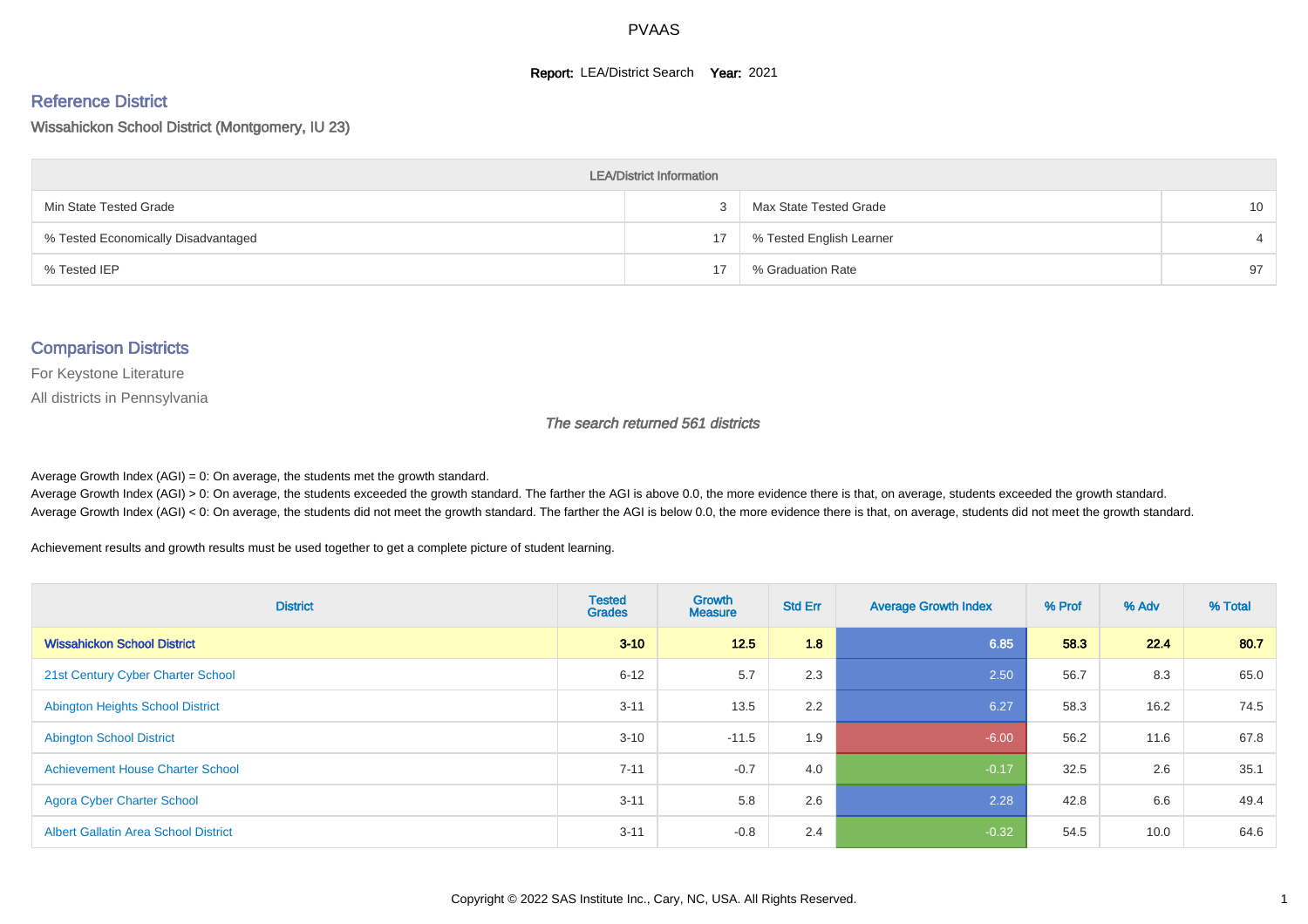| <b>District</b>                          | <b>Tested</b><br><b>Grades</b> | <b>Growth</b><br><b>Measure</b> | <b>Std Err</b> | <b>Average Growth Index</b> | % Prof | % Adv | % Total |
|------------------------------------------|--------------------------------|---------------------------------|----------------|-----------------------------|--------|-------|---------|
| <b>Wissahickon School District</b>       | $3 - 10$                       | $12.5$                          | 1.8            | 6.85                        | 58.3   | 22.4  | 80.7    |
| <b>Aliquippa School District</b>         | $3 - 11$                       | $-9.0$                          | 4.2            | $-2.14$                     | 11.0   | 0.0   | 11.0    |
| <b>Allegheny Valley School District</b>  | $3 - 11$                       | 8.5                             | 3.9            | 2.17                        | 53.1   | 12.2  | 65.3    |
| Allegheny-Clarion Valley School District | $3 - 10$                       | 7.8                             | 4.7            | 1.65                        | 53.3   | 3.3   | 56.7    |
| <b>Allentown City School District</b>    | $3 - 12$                       | 5.3                             | 1.4            | 3.88                        | 25.3   | 2.7   | 28.0    |
| <b>Altoona Area School District</b>      | $3 - 12$                       | 3.3                             | 1.6            | 1.99                        | 47.7   | 8.2   | 55.9    |
| Ambridge Area School District            | $3 - 12$                       | 9.1                             | 2.6            | 3.46                        | 50.4   | 10.7  | 61.1    |
| <b>Annville-Cleona School District</b>   | $3 - 12$                       | $-12.1$                         | 2.7            | $-4.46$                     | 34.9   | 7.8   | 42.6    |
| <b>Antietam School District</b>          | $3 - 10$                       | $-4.3$                          | 3.8            | $-1.13$                     | 36.4   | 5.4   | 41.8    |
| <b>Apollo-Ridge School District</b>      | $3 - 12$                       | $-4.7$                          | 3.7            | $-1.24$                     | 50.0   | 10.0  | 60.0    |
| <b>Armstrong School District</b>         | $3 - 11$                       | 2.6                             | 1.7            | 1.53                        | 51.5   | 6.1   | 57.6    |
| <b>Athens Area School District</b>       | $3 - 11$                       | 1.6                             | 2.5            | 0.64                        | 46.9   | 7.6   | 54.5    |
| <b>Austin Area School District</b>       | $3 - 11$                       | $-5.7$                          | 6.4            | $-0.90$                     | 33.3   | 5.6   | 38.9    |
| <b>Avella Area School District</b>       | $3 - 12$                       | $-0.3$                          | 4.7            | $-0.05$                     | 49.3   | 14.5  | 63.8    |
| <b>Avon Grove Charter School</b>         | $3 - 11$                       | 9.0                             | 2.9            | 3.13                        | 58.8   | 16.7  | 75.5    |
| <b>Avon Grove School District</b>        | $3 - 10$                       | 10.0                            | 1.6            | 6.26                        | 56.3   | 18.6  | 74.9    |
| <b>Avonworth School District</b>         | $3 - 10$                       | $-12.6$                         | 3.1            | $-4.01$                     | 59.8   | 4.6   | 64.4    |
| <b>Bald Eagle Area School District</b>   | $3 - 11$                       | $-2.1$                          | 2.7            | $-0.75$                     | 48.4   | 9.4   | 57.7    |
| <b>Baldwin-Whitehall School District</b> | $3 - 11$                       | 1.8                             | 1.9            | 0.94                        | 58.6   | 8.6   | 67.1    |
| <b>Bangor Area School District</b>       | $3 - 12$                       | $-0.9$                          | 2.0            | $-0.43$                     | 44.3   | 4.7   | 49.0    |
| <b>Beaver Area School District</b>       | $3 - 10$                       | 4.7                             | 2.4            | 1.94                        | 57.4   | 16.8  | 74.2    |
| <b>Bedford Area School District</b>      | $3 - 11$                       | 2.5                             | 2.6            | 0.93                        | 48.5   | 10.0  | 58.5    |
| <b>Belle Vernon Area School District</b> | $3 - 11$                       | 6.5                             | 2.6            | 2.44                        | 55.6   | 11.1  | 66.7    |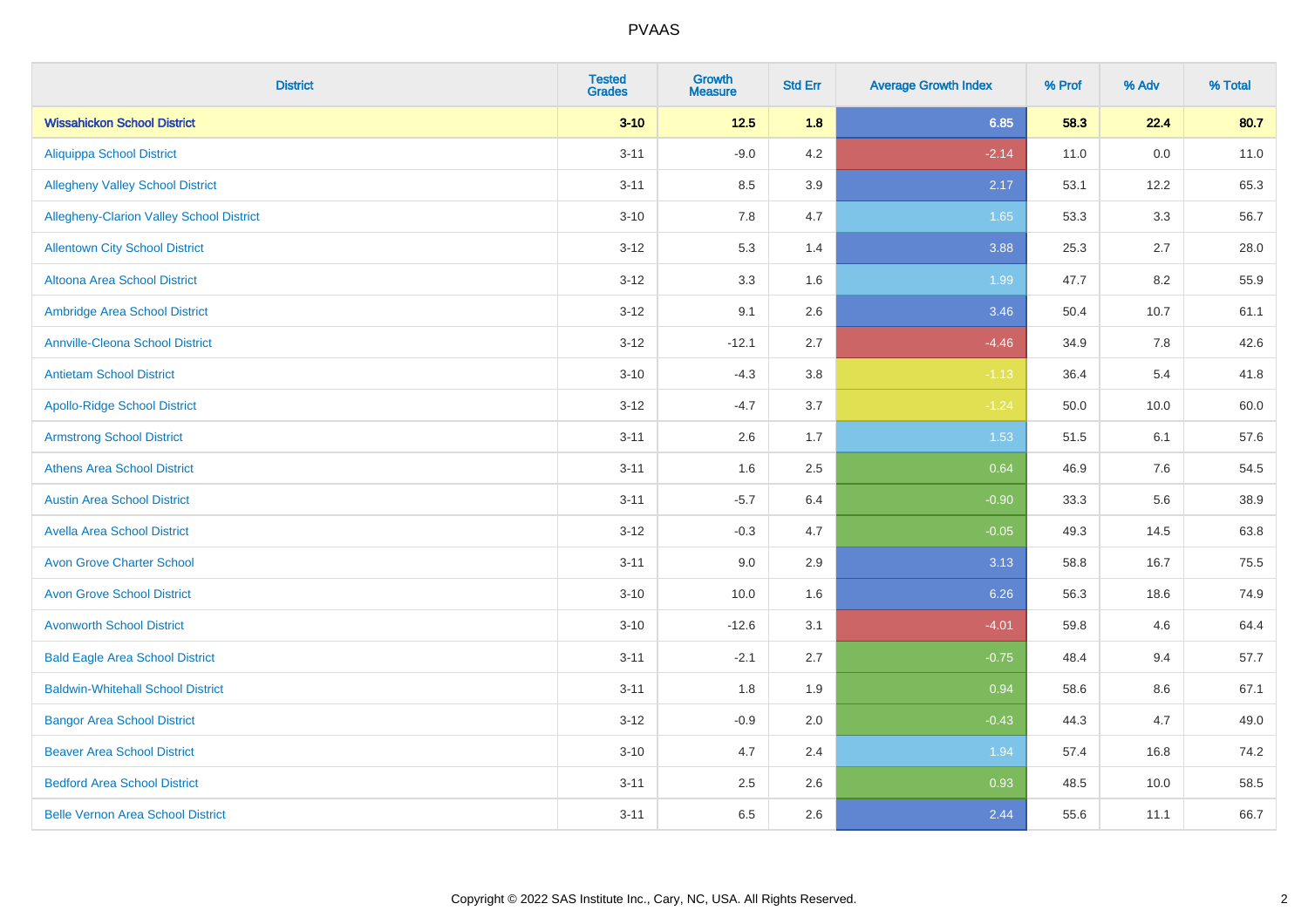| <b>District</b>                              | <b>Tested</b><br><b>Grades</b> | <b>Growth</b><br><b>Measure</b> | <b>Std Err</b> | <b>Average Growth Index</b> | % Prof | % Adv | % Total |
|----------------------------------------------|--------------------------------|---------------------------------|----------------|-----------------------------|--------|-------|---------|
| <b>Wissahickon School District</b>           | $3 - 10$                       | $12.5$                          | 1.8            | 6.85                        | 58.3   | 22.4  | 80.7    |
| <b>Bellefonte Area School District</b>       | $3 - 11$                       | $-0.4$                          | 2.2            | $-0.17$                     | 47.6   | 10.6  | 58.2    |
| <b>Bellwood-Antis School District</b>        | $3 - 10$                       | $-1.2$                          | 3.2            | $-0.39$                     | 55.1   | 10.1  | 65.2    |
| <b>Belmont Charter School</b>                | $3 - 10$                       | 16.0                            | 6.5            | 2.45                        | 64.3   | 0.0   | 64.3    |
| <b>Bensalem Township School District</b>     | $3 - 11$                       | 1.6                             | 1.6            | 0.98                        | 38.8   | 8.3   | 47.1    |
| <b>Benton Area School District</b>           | $3 - 10$                       | $-9.7$                          | 4.5            | $-2.18$                     | 43.2   | 5.4   | 48.6    |
| <b>Bentworth School District</b>             | $3 - 11$                       | $5.7\,$                         | 3.2            | 1.75                        | 44.2   | 19.5  | 63.6    |
| <b>Berlin Brothersvalley School District</b> | $3 - 11$                       | 4.0                             | 4.2            | 0.96                        | 48.8   | 14.0  | 62.8    |
| <b>Bermudian Springs School District</b>     | $3 - 11$                       | $-5.5$                          | 2.9            | $-1.94$                     | 56.4   | 6.8   | 63.2    |
| <b>Berwick Area School District</b>          | $3 - 11$                       | $-9.3$                          | 2.6            | $-3.59$                     | 42.1   | 5.5   | 47.6    |
| <b>Bethel Park School District</b>           | $3 - 11$                       | 5.6                             | 1.8            | 3.18                        | 65.3   | 18.6  | 83.9    |
| <b>Bethlehem Area School District</b>        | $3 - 11$                       | 9.3                             | 1.1            | 8.15                        | 44.7   | 12.0  | 56.7    |
| <b>Bethlehem-Center School District</b>      | $3 - 10$                       | 8.1                             | 3.3            | 2.46                        | 35.1   | 1.4   | 36.5    |
| <b>Big Beaver Falls Area School District</b> | $3 - 11$                       | $-3.9$                          | 3.3            | $-1.18$                     | 34.1   | 3.5   | 37.6    |
| <b>Big Spring School District</b>            | $3 - 11$                       | $-9.8$                          | 2.4            | $-4.00$                     | 38.6   | 8.9   | 47.5    |
| <b>Blackhawk School District</b>             | $3 - 11$                       | 4.7                             | 2.3            | 2.01                        | 55.8   | 8.8   | 64.6    |
| <b>Blacklick Valley School District</b>      | $3 - 11$                       | 8.0                             | 4.3            | 1.85                        | 34.1   | 0.0   | 34.1    |
| <b>Blairsville-Saltsburg School District</b> | $3 - 11$                       | $-8.0$                          | 3.0            | $-2.68$                     | 37.3   | 7.0   | 44.3    |
| <b>Bloomsburg Area School District</b>       | $3 - 10$                       | 0.7                             | 3.0            | 0.23                        | 55.9   | 11.8  | 67.6    |
| <b>Blue Mountain School District</b>         | $3 - 10$                       | $-5.8$                          | 2.3            | $-2.56$                     | 46.6   | 8.5   | 55.1    |
| <b>Blue Ridge School District</b>            | $3 - 11$                       | $-0.5$                          | 3.6            | $-0.12$                     | 44.6   | 3.1   | 47.7    |
| <b>Boyertown Area School District</b>        | $3 - 11$                       | $-4.7$                          | 1.5            | $-3.17$                     | 55.2   | 11.3  | 66.5    |
| <b>Bradford Area School District</b>         | $3 - 12$                       | $-9.3$                          | 2.4            | $-3.87$                     | 45.8   | 8.3   | 54.2    |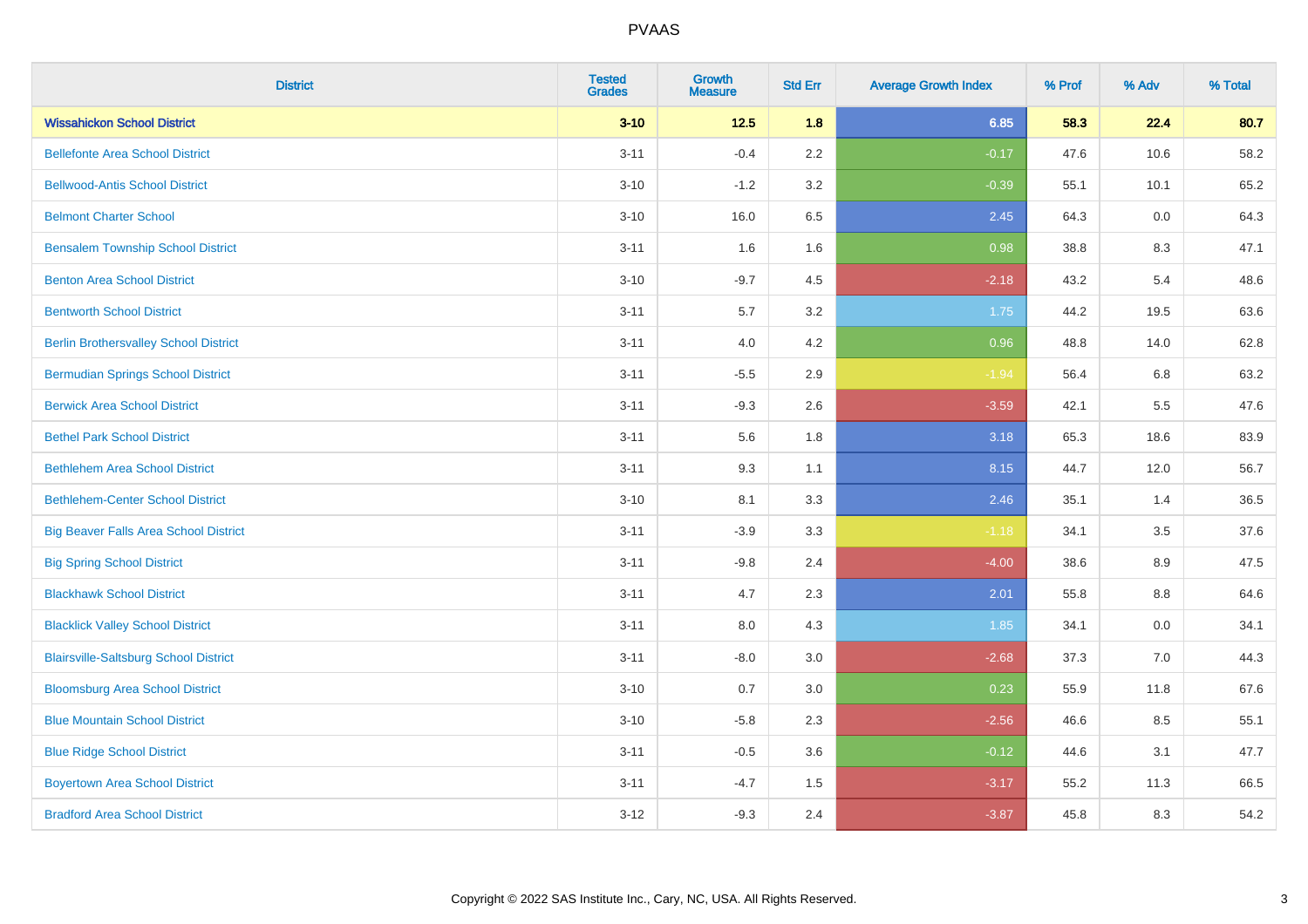| <b>District</b>                                 | <b>Tested</b><br><b>Grades</b> | <b>Growth</b><br><b>Measure</b> | <b>Std Err</b> | <b>Average Growth Index</b> | % Prof | % Adv   | % Total |
|-------------------------------------------------|--------------------------------|---------------------------------|----------------|-----------------------------|--------|---------|---------|
| <b>Wissahickon School District</b>              | $3 - 10$                       | $12.5$                          | 1.8            | 6.85                        | 58.3   | 22.4    | 80.7    |
| <b>Brandywine Heights Area School District</b>  | $3 - 11$                       | $-4.9$                          | 2.7            | $-1.81$                     | 49.2   | 8.2     | 57.4    |
| <b>Brentwood Borough School District</b>        | $3 - 11$                       | $-5.3$                          | 3.0            | $-1.72$                     | 52.0   | 6.1     | 58.2    |
| <b>Bristol Borough School District</b>          | $3 - 12$                       | $-4.3$                          | 3.4            | $-1.27$                     | 39.7   | 1.3     | 41.0    |
| <b>Bristol Township School District</b>         | $3 - 11$                       | $-13.9$                         | 2.0            | $-7.05$                     | 31.0   | 3.7     | 34.7    |
| <b>Brockway Area School District</b>            | $3 - 11$                       | 0.6                             | 3.6            | 0.16                        | 49.2   | 7.7     | 56.9    |
| <b>Brookville Area School District</b>          | $3 - 11$                       | 6.9                             | 3.0            | 2.30                        | 55.2   | 15.6    | 70.8    |
| <b>Brownsville Area School District</b>         | $3 - 12$                       | $-7.2$                          | 3.9            | $-1.83$                     | 34.4   | 6.1     | 40.5    |
| <b>Bucks County Technical High School</b>       | $9 - 10$                       | $-12.0$                         | 2.5            | $-4.84$                     | 35.9   | 3.2     | 39.2    |
| <b>Burgettstown Area School District</b>        | $3 - 11$                       | $-2.1$                          | 3.4            | $-0.62$                     | 50.0   | 1.4     | 51.4    |
| <b>Burrell School District</b>                  | $3 - 11$                       | 4.5                             | 3.1            | 1.48                        | 58.5   | 13.8    | 72.3    |
| <b>Butler Area School District</b>              | $3 - 11$                       | $-6.5$                          | 1.5            | $-4.26$                     | 42.5   | 9.4     | 51.9    |
| California Area School District                 | $3 - 10$                       | $-7.3$                          | 3.6            | $-2.02$                     | 42.6   | $9.8\,$ | 52.5    |
| <b>Cambria Heights School District</b>          | $3 - 10$                       | $-4.1$                          | 3.1            | $-1.32$                     | 51.0   | 6.0     | 57.0    |
| <b>Camp Hill School District</b>                | $3 - 12$                       | 2.3                             | 3.0            | 0.78                        | 53.6   | 17.5    | 71.1    |
| <b>Canon-Mcmillan School District</b>           | $3 - 11$                       | $-0.8$                          | 1.6            | $-0.50$                     | 58.7   | 15.9    | 74.6    |
| <b>Canton Area School District</b>              | $3 - 11$                       | $-5.5$                          | 3.2            | $-1.75$                     | 40.7   | 2.3     | 43.0    |
| Capital Area School for the Arts Charter School | $9 - 11$                       | 5.8                             | 4.1            | 1.39                        | 59.3   | 18.6    | 78.0    |
| <b>Carbon Career &amp; Technical Institute</b>  | $9 - 11$                       | $-5.7$                          | 3.6            | $-1.59$                     | 34.5   | 1.2     | 35.7    |
| <b>Carbondale Area School District</b>          | $3 - 10$                       | 7.4                             | 3.3            | 2.25                        | 56.6   | 2.6     | 59.2    |
| <b>Carlisle Area School District</b>            | $3 - 11$                       | $-5.3$                          | 1.9            | $-2.81$                     | 54.0   | 6.3     | 60.3    |
| <b>Carlynton School District</b>                | $3 - 11$                       | 7.3                             | 3.3            | 2.22                        | 41.0   | 10.5    | 51.6    |
| <b>Carmichaels Area School District</b>         | $3 - 10$                       | $-9.3$                          | 3.3            | $-2.81$                     | 35.1   | 1.4     | 36.5    |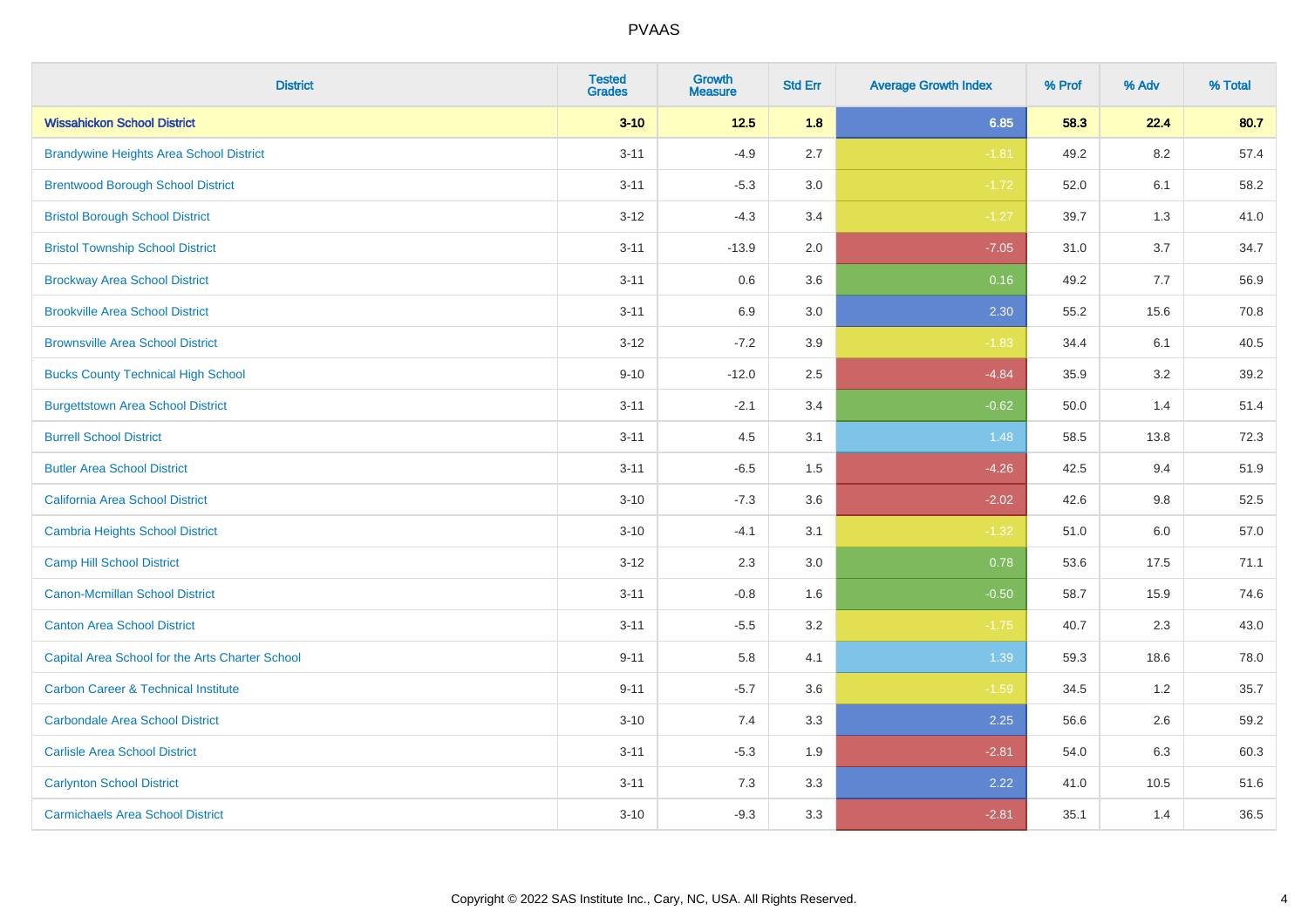| <b>District</b>                                         | <b>Tested</b><br><b>Grades</b> | <b>Growth</b><br><b>Measure</b> | <b>Std Err</b> | <b>Average Growth Index</b> | % Prof | % Adv | % Total |
|---------------------------------------------------------|--------------------------------|---------------------------------|----------------|-----------------------------|--------|-------|---------|
| <b>Wissahickon School District</b>                      | $3 - 10$                       | $12.5$                          | 1.8            | 6.85                        | 58.3   | 22.4  | 80.7    |
| Catasauqua Area School District                         | $3 - 12$                       | $-12.1$                         | 3.0            | $-4.00$                     | 36.8   | 7.6   | 44.3    |
| <b>Centennial School District</b>                       | $3 - 10$                       | 7.1                             | 1.7            | 4.29                        | 50.1   | 8.7   | 58.9    |
| Center For Student Learning Charter School At Pennsbury | $6 - 12$                       | $-2.9$                          | 6.1            | $-0.47$                     | 42.9   | 0.0   | 42.9    |
| <b>Central Bucks School District</b>                    | $3 - 11$                       | 1.6                             | 0.9            | 1.66                        | 63.0   | 16.8  | 79.8    |
| <b>Central Cambria School District</b>                  | $3 - 11$                       | 3.0                             | 2.5            | 1.17                        | 56.2   | 9.7   | 66.0    |
| <b>Central Columbia School District</b>                 | $3-12$                         | $-4.8$                          | 2.6            | $-1.86$                     | 53.7   | 14.8  | 68.5    |
| <b>Central Dauphin School District</b>                  | $3 - 11$                       | 4.4                             | 1.3            | 3.32                        | 53.3   | 7.4   | 60.7    |
| <b>Central Fulton School District</b>                   | $3 - 11$                       | $-0.5$                          | 3.5            | $-0.14$                     | 51.4   | 8.6   | 60.0    |
| <b>Central Greene School District</b>                   | $3 - 11$                       | $-1.6$                          | 2.8            | $-0.55$                     | 54.2   | 2.8   | 57.0    |
| <b>Central Valley School District</b>                   | $3 - 10$                       | 4.8                             | 2.4            | 1.98                        | 56.9   | 9.0   | 65.9    |
| <b>Central York School District</b>                     | $3 - 12$                       | 12.3                            | 1.7            | 7.20                        | 55.5   | 11.5  | 67.0    |
| <b>Chambersburg Area School District</b>                | $3 - 11$                       | $-9.5$                          | 1.3            | $-7.20$                     | 42.7   | 8.6   | 51.4    |
| <b>Charleroi School District</b>                        | $3 - 11$                       | $-2.6$                          | 3.0            | $-0.86$                     | 55.7   | 7.4   | 63.1    |
| <b>Chartiers Valley School District</b>                 | $3 - 11$                       | $-1.7$                          | 2.0            | $-0.81$                     | 54.7   | 8.4   | 63.1    |
| <b>Chartiers-Houston School District</b>                | $3 - 10$                       | $-8.6$                          | 3.5            | $-2.41$                     | 59.7   | 4.5   | 64.2    |
| <b>Cheltenham School District</b>                       | $3 - 11$                       | $-1.4$                          | 2.1            | $-0.67$                     | 46.1   | 10.0  | 56.1    |
| <b>Chester Charter Scholars Academy Charter School</b>  | $3 - 12$                       | 8.4                             | 4.1            | 2.03                        | 23.4   | 0.0   | 23.4    |
| <b>Chester-Upland School District</b>                   | $3 - 11$                       | $-0.3$                          | 2.7            | $-0.09$                     | 13.8   | 0.8   | 14.6    |
| <b>Chestnut Ridge School District</b>                   | $3-12$                         | $-3.4$                          | 2.9            | $-1.17$                     | 46.6   | 5.8   | 52.4    |
| <b>Chichester School District</b>                       | $3 - 11$                       | $-2.7$                          | 2.3            | $-1.17$                     | 44.6   | 6.6   | 51.2    |
| <b>City CHS</b>                                         | $10 - 11$                      | 13.6                            | 2.7            | 5.12                        | 45.8   | 3.0   | 48.8    |
| <b>Clairton City School District</b>                    | $3 - 11$                       | 3.5                             | 3.7            | 0.95                        | 13.4   | 0.0   | 13.4    |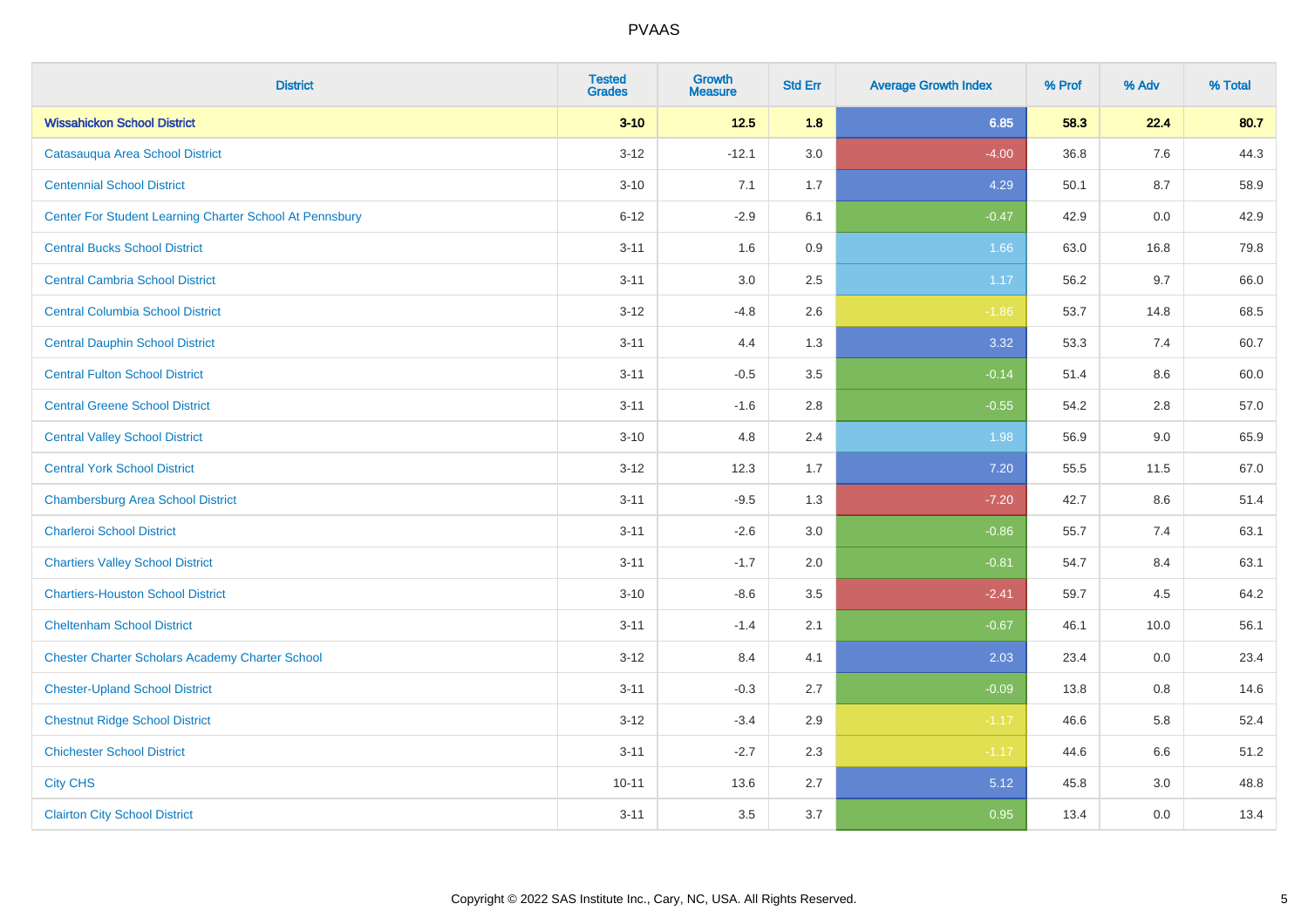| <b>District</b>                                  | <b>Tested</b><br><b>Grades</b> | Growth<br><b>Measure</b> | <b>Std Err</b> | <b>Average Growth Index</b> | % Prof | % Adv   | % Total |
|--------------------------------------------------|--------------------------------|--------------------------|----------------|-----------------------------|--------|---------|---------|
| <b>Wissahickon School District</b>               | $3 - 10$                       | $12.5$                   | 1.8            | 6.85                        | 58.3   | 22.4    | 80.7    |
| <b>Clarion Area School District</b>              | $3 - 11$                       | 10.3                     | 4.1            | 2.51                        | 45.4   | 14.6    | 60.0    |
| <b>Clarion-Limestone Area School District</b>    | $3-12$                         | $-2.5$                   | 4.1            | $-0.60$                     | 56.8   | 6.8     | 63.6    |
| <b>Claysburg-Kimmel School District</b>          | $3 - 11$                       | $-5.7$                   | 4.0            | $-1.42$                     | 42.9   | $8.2\,$ | 51.0    |
| <b>Clearfield Area School District</b>           | $3 - 10$                       | $-9.4$                   | 2.6            | $-3.56$                     | 43.0   | 3.1     | 46.1    |
| <b>Coatesville Area School District</b>          | $3 - 11$                       | $-4.4$                   | 1.7            | $-2.62$                     | 36.3   | 4.2     | 40.5    |
| <b>Cocalico School District</b>                  | $3 - 11$                       | 10.6                     | 2.0            | 5.18                        | 50.8   | 14.1    | 64.8    |
| <b>Collegium Charter School</b>                  | $3 - 10$                       | 5.9                      | 2.5            | 2.33                        | 38.1   | 7.9     | 46.0    |
| <b>Colonial School District</b>                  | $3 - 11$                       | 14.0                     | 1.7            | 8.21                        | 60.2   | 19.6    | 79.8    |
| <b>Columbia Borough School District</b>          | $3 - 12$                       | $-3.1$                   | 3.5            | $-0.89$                     | 29.5   | 1.9     | 31.4    |
| <b>Columbia-Montour AVTS</b>                     | $9 - 10$                       | $-12.5$                  | 3.0            | $-4.16$                     | 22.3   | 0.6     | 22.9    |
| <b>Commodore Perry School District</b>           | $3 - 11$                       | 3.2                      | 5.5            | 0.58                        | 58.3   | 0.0     | 58.3    |
| Commonwealth Charter Academy Charter School      | $3 - 10$                       | 9.1                      | 1.9            | 4.90                        | 47.2   | 9.1     | 56.3    |
| Community Academy Of Philadelphia Charter School | $3 - 11$                       | 5.8                      | 2.7            | 2.12                        | 26.7   | 0.9     | 27.6    |
| <b>Conemaugh Township Area School District</b>   | $3-12$                         | $-3.7$                   | 3.4            | $-1.09$                     | 53.8   | 17.6    | 71.4    |
| <b>Conemaugh Valley School District</b>          | $3 - 12$                       | $-3.2$                   | 4.1            | $-0.78$                     | 48.2   | 5.6     | 53.7    |
| <b>Conestoga Valley School District</b>          | $3 - 11$                       | 8.7                      | 1.8            | 4.69                        | 60.3   | 13.5    | 73.8    |
| <b>Conewago Valley School District</b>           | $3-12$                         | $-0.9$                   | 2.0            | $-0.45$                     | 51.7   | 9.6     | 61.3    |
| <b>Conneaut School District</b>                  | $3 - 12$                       | $-7.5$                   | 2.6            | $-2.91$                     | 38.4   | 7.4     | 45.8    |
| <b>Connellsville Area School District</b>        | $3 - 11$                       | 6.1                      | 2.0            | 3.05                        | 45.4   | 7.8     | 53.2    |
| <b>Conrad Weiser Area School District</b>        | $3 - 11$                       | 3.6                      | 2.2            | 1.63                        | 52.1   | 2.1     | 54.2    |
| <b>Cornell School District</b>                   | $3 - 11$                       | $-1.6$                   | 5.0            | $-0.32$                     | 33.8   | 1.5     | 35.4    |
| <b>Cornwall-Lebanon School District</b>          | $3 - 11$                       | 8.3                      | 1.6            | 5.08                        | 47.2   | 8.4     | 55.6    |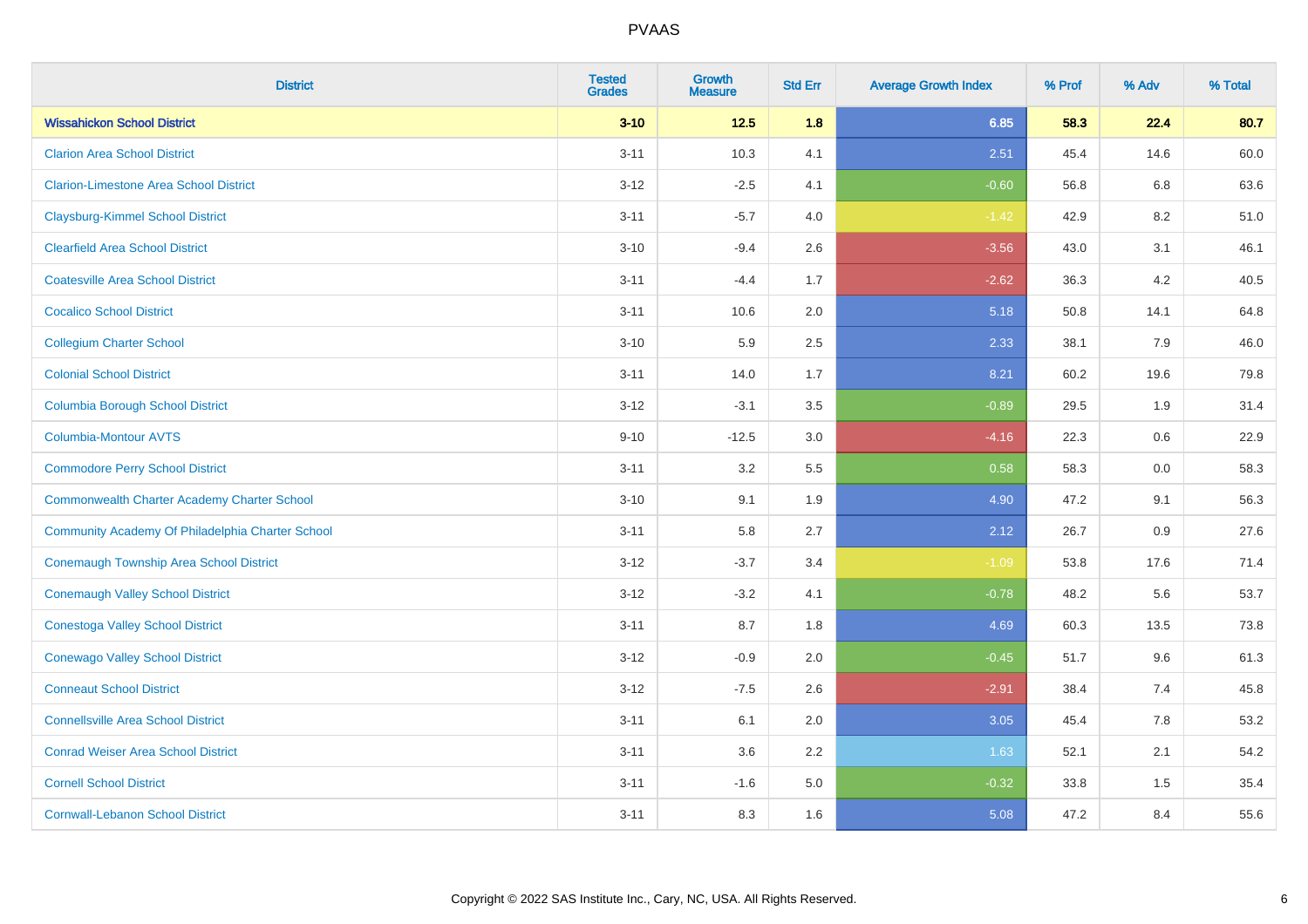| <b>District</b>                          | <b>Tested</b><br><b>Grades</b> | Growth<br><b>Measure</b> | <b>Std Err</b> | <b>Average Growth Index</b> | % Prof | % Adv | % Total |
|------------------------------------------|--------------------------------|--------------------------|----------------|-----------------------------|--------|-------|---------|
| <b>Wissahickon School District</b>       | $3 - 10$                       | $12.5$                   | 1.8            | 6.85                        | 58.3   | 22.4  | 80.7    |
| <b>Corry Area School District</b>        | $3 - 11$                       | $-5.3$                   | 2.6            | $-2.03$                     | 38.5   | 6.0   | 44.5    |
| <b>Coudersport Area School District</b>  | $3 - 11$                       | 7.7                      | 3.7            | 2.06                        | 55.7   | 8.2   | 63.9    |
| <b>Council Rock School District</b>      | $3 - 11$                       | 8.9                      | 1.2            | 7.65                        | 62.8   | 16.6  | 79.4    |
| <b>Cranberry Area School District</b>    | $3 - 12$                       | 9.2                      | 3.0            | 3.04                        | 47.5   | 10.2  | 57.6    |
| <b>Crawford Central School District</b>  | $3 - 11$                       | $-4.7$                   | 2.2            | $-2.15$                     | 40.6   | 10.5  | 51.1    |
| <b>Crestwood School District</b>         | $3 - 11$                       | $-0.4$                   | 2.4            | $-0.17$                     | 57.4   | 17.0  | 74.4    |
| <b>Cumberland Valley School District</b> | $3 - 12$                       | 18.5                     | 1.3            | 14.64                       | 60.7   | 23.4  | 84.1    |
| <b>Curwensville Area School District</b> | $3 - 11$                       | $-27.9$                  | 4.1            | $-6.72$                     | 42.5   | 4.1   | 46.6    |
| <b>Dallas School District</b>            | $3 - 11$                       | $-2.5$                   | 2.2            | $-1.12$                     | 54.9   | 7.6   | 62.4    |
| <b>Dallastown Area School District</b>   | $3 - 11$                       | 13.5                     | 1.5            | 8.84                        | 56.0   | 17.9  | 73.8    |
| <b>Daniel Boone Area School District</b> | $3 - 12$                       | 5.7                      | 2.0            | 2.88                        | 51.0   | 11.5  | 62.6    |
| <b>Danville Area School District</b>     | $3 - 11$                       | 0.4                      | 2.6            | 0.15                        | 57.4   | 18.4  | 75.7    |
| <b>Dauphin County Technical School</b>   | $9 - 11$                       | $-45.5$                  | 2.6            | $-17.72$                    | 14.4   | 2.5   | 16.9    |
| <b>Deer Lakes School District</b>        | $3 - 11$                       | 17.0                     | 2.7            | 6.32                        | 61.5   | 16.4  | 77.9    |
| <b>Delaware Valley School District</b>   | $3 - 11$                       | 12.6                     | 1.8            | 6.93                        | 55.2   | 16.2  | 71.4    |
| <b>Derry Area School District</b>        | $3 - 11$                       | 13.2                     | 2.8            | 4.69                        | 60.0   | 12.5  | 72.5    |
| <b>Derry Township School District</b>    | $3 - 10$                       | 12.8                     | 2.0            | 6.39                        | 54.8   | 25.8  | 80.6    |
| <b>Donegal School District</b>           | $3 - 12$                       | 3.1                      | 2.4            | 1.29                        | 60.6   | 9.1   | 69.7    |
| <b>Dover Area School District</b>        | $3-12$                         | 6.0                      | 2.1            | 2.94                        | 52.2   | 6.0   | 58.2    |
| Downingtown Area School District         | $3 - 11$                       | 12.1                     | 1.1            | 10.67                       | 60.0   | 23.5  | 83.6    |
| Dr Robert Ketterer Charter School Inc    | $6 - 12$                       | 10.1                     | 5.0            | 2.04                        | 14.9   | 0.4   | 15.3    |
| <b>Dubois Area School District</b>       | $3 - 11$                       | $-6.2$                   | 2.0            | $-3.07$                     | 50.9   | 13.4  | 64.3    |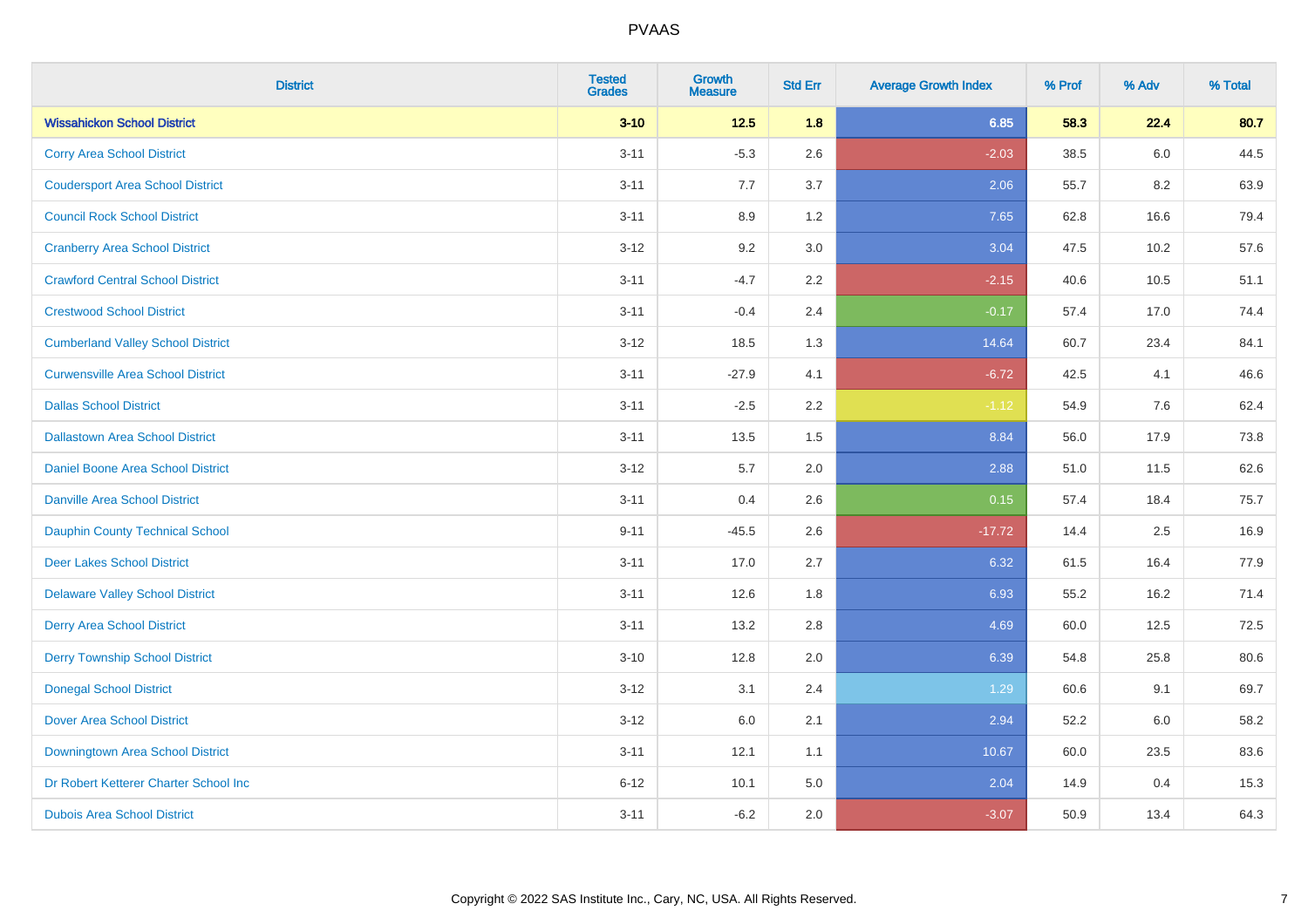| <b>District</b>                                   | <b>Tested</b><br><b>Grades</b> | <b>Growth</b><br><b>Measure</b> | <b>Std Err</b> | <b>Average Growth Index</b> | % Prof | % Adv | % Total |
|---------------------------------------------------|--------------------------------|---------------------------------|----------------|-----------------------------|--------|-------|---------|
| <b>Wissahickon School District</b>                | $3 - 10$                       | $12.5$                          | 1.8            | 6.85                        | 58.3   | 22.4  | 80.7    |
| <b>Dunmore School District</b>                    | $3 - 11$                       | $-7.7$                          | 2.9            | $-2.62$                     | 34.0   | 7.2   | 41.2    |
| <b>East Allegheny School District</b>             | $3 - 11$                       | $-6.3$                          | 3.3            | $-1.87$                     | 31.9   | 9.7   | 41.7    |
| <b>East Lycoming School District</b>              | $3 - 11$                       | $-6.0$                          | 2.7            | $-2.24$                     | 48.3   | 4.2   | 52.5    |
| <b>East Penn School District</b>                  | $3 - 11$                       | 4.1                             | 1.3            | 3.27                        | 55.8   | 11.5  | 67.3    |
| <b>East Pennsboro Area School District</b>        | $3 - 11$                       | $-4.2$                          | 2.5            | $-1.71$                     | 60.8   | 8.5   | 69.3    |
| East Stroudsburg Area School District             | $3 - 11$                       | 0.1                             | 1.6            | 0.05                        | 45.8   | 7.8   | 53.6    |
| <b>Eastern Lancaster County School District</b>   | $3 - 12$                       | 4.5                             | 2.2            | 2.09                        | 46.3   | 11.4  | 57.6    |
| <b>Eastern Lebanon County School District</b>     | $3 - 11$                       | 8.6                             | 2.2            | 3.84                        | 48.8   | 11.4  | 60.3    |
| <b>Eastern York School District</b>               | $3 - 11$                       | 9.6                             | 2.6            | 3.71                        | 56.3   | 12.6  | 68.9    |
| <b>Easton Area School District</b>                | $3 - 12$                       | $-4.1$                          | 1.4            | $-2.91$                     | 39.9   | 4.0   | 43.9    |
| <b>Elizabeth Forward School District</b>          | $3 - 11$                       | $-8.4$                          | 2.4            | $-3.41$                     | 51.7   | 4.0   | 55.7    |
| Elizabethtown Area School District                | $3 - 12$                       | $-0.9$                          | 1.9            | $-0.47$                     | 50.0   | 11.2  | 61.2    |
| <b>Elk Lake School District</b>                   | $3 - 11$                       | $-4.0$                          | 3.3            | $-1.23$                     | 46.2   | 3.3   | 49.4    |
| <b>Ellwood City Area School District</b>          | $3 - 11$                       | $-4.2$                          | 3.2            | $-1.29$                     | 54.1   | 14.1  | 68.2    |
| <b>Ephrata Area School District</b>               | $3 - 11$                       | 5.6                             | 1.8            | 3.12                        | 54.7   | 9.5   | 64.2    |
| <b>Erie City School District</b>                  | $3 - 12$                       | $-14.5$                         | 1.6            | $-9.26$                     | 25.4   | 3.0   | 28.4    |
| Esperanza Academy Charter School                  | $4 - 11$                       | 4.0                             | 2.5            | 1.61                        | 32.4   | 0.7   | 33.1    |
| <b>Esperanza Cyber Charter School</b>             | $3 - 11$                       | 7.1                             | 6.1            | 1.16                        | 9.1    | 0.0   | 9.1     |
| <b>Everett Area School District</b>               | $3 - 11$                       | 5.0                             | 3.4            | 1.47                        | 60.5   | 1.3   | 61.8    |
| <b>Executive Education Academy Charter School</b> | $3 - 10$                       | $-6.5$                          | 3.1            | $-2.08$                     | 23.7   | 2.2   | 25.8    |
| <b>Exeter Township School District</b>            | $3 - 11$                       | $-10.4$                         | 1.9            | $-5.44$                     | 50.6   | 2.7   | 53.3    |
| <b>Fairfield Area School District</b>             | $3 - 11$                       | $-5.6$                          | 3.4            | $-1.66$                     | 57.9   | 4.0   | 61.8    |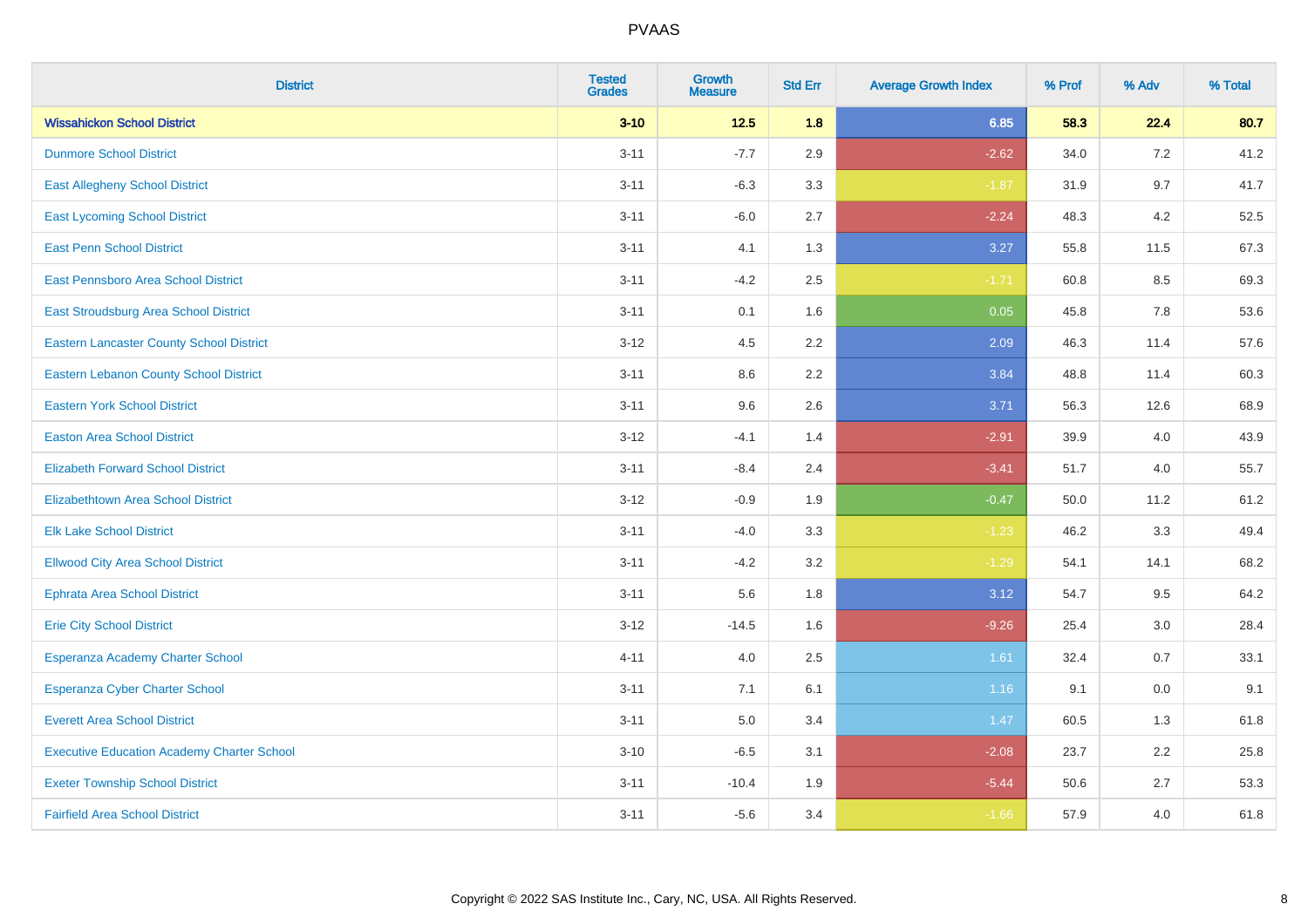| <b>District</b>                             | <b>Tested</b><br><b>Grades</b> | <b>Growth</b><br><b>Measure</b> | <b>Std Err</b> | <b>Average Growth Index</b> | % Prof | % Adv   | % Total |
|---------------------------------------------|--------------------------------|---------------------------------|----------------|-----------------------------|--------|---------|---------|
| <b>Wissahickon School District</b>          | $3 - 10$                       | $12.5$                          | 1.8            | 6.85                        | 58.3   | 22.4    | 80.7    |
| <b>Fairview School District</b>             | $3 - 11$                       | 3.4                             | 2.6            | 1.32                        | 57.2   | 17.6    | 74.8    |
| <b>Fannett-Metal School District</b>        | $3 - 11$                       | $-3.4$                          | 5.1            | $-0.67$                     | 38.7   | 8.1     | 46.8    |
| <b>Farrell Area School District</b>         | $3 - 11$                       | $-10.4$                         | 4.3            | $-2.41$                     | 19.0   | $0.0\,$ | 19.0    |
| <b>Ferndale Area School District</b>        | $3 - 10$                       | $-5.8$                          | 4.3            | $-1.33$                     | 40.0   | 0.0     | 40.0    |
| <b>Fleetwood Area School District</b>       | $3 - 10$                       | 12.2                            | 2.2            | 5.68                        | 53.5   | 11.6    | 65.2    |
| <b>Forbes Road School District</b>          | $3 - 11$                       | 2.8                             | 5.1            | 0.56                        | 41.4   | 10.3    | 51.7    |
| <b>Forest Area School District</b>          | $3 - 11$                       | $-4.4$                          | 5.4            | $-0.81$                     | 36.2   | 2.1     | 38.3    |
| <b>Forest City Regional School District</b> | $3 - 12$                       | $-6.0$                          | 3.0            | $-1.96$                     | 44.1   | $0.0\,$ | 44.1    |
| <b>Forest Hills School District</b>         | $3 - 11$                       | $-7.3$                          | 2.7            | $-2.74$                     | 41.1   | 13.7    | 54.8    |
| <b>Fort Cherry School District</b>          | $3 - 10$                       | $-5.9$                          | 3.8            | $-1.56$                     | 55.2   | $5.2\,$ | 60.3    |
| <b>Fort Leboeuf School District</b>         | $3 - 11$                       | 11.7                            | 2.5            | 4.73                        | 48.5   | 21.1    | 69.6    |
| Fox Chapel Area School District             | $3 - 11$                       | 9.8                             | 1.8            | 5.36                        | 56.6   | 28.6    | 85.2    |
| <b>Franklin Area School District</b>        | $3 - 11$                       | 6.6                             | 2.8            | 2.34                        | 48.2   | 4.5     | 52.7    |
| <b>Franklin Regional School District</b>    | $3 - 11$                       | 2.0                             | 1.9            | 1.02                        | 66.7   | 15.5    | 82.1    |
| <b>Frazier School District</b>              | $3 - 11$                       | $-17.2$                         | 3.7            | $-4.70$                     | 37.1   | 1.6     | 38.7    |
| <b>Freedom Area School District</b>         | $3 - 11$                       | $-7.1$                          | 3.0            | $-2.37$                     | 43.8   | 4.2     | 47.9    |
| <b>Freeport Area School District</b>        | $3 - 10$                       | 9.7                             | 2.5            | 3.91                        | 57.5   | 17.8    | 75.3    |
| <b>Galeton Area School District</b>         | $3 - 11$                       | 2.2                             | 5.3            | 0.42                        | 41.3   | 4.4     | 45.6    |
| <b>Garnet Valley School District</b>        | $3 - 10$                       | 10.9                            | 1.7            | 6.53                        | 67.1   | 19.0    | 86.1    |
| <b>Gateway School District</b>              | $3 - 11$                       | 0.8                             | 2.2            | 0.38                        | 52.1   | 13.8    | 65.9    |
| <b>General Mclane School District</b>       | $3 - 11$                       | 3.1                             | 2.9            | 1.07                        | 62.3   | 4.9     | 67.2    |
| Gettysburg Area School District             | $3 - 11$                       | $-4.0$                          | 2.1            | $-1.89$                     | 45.3   | 14.0    | 59.3    |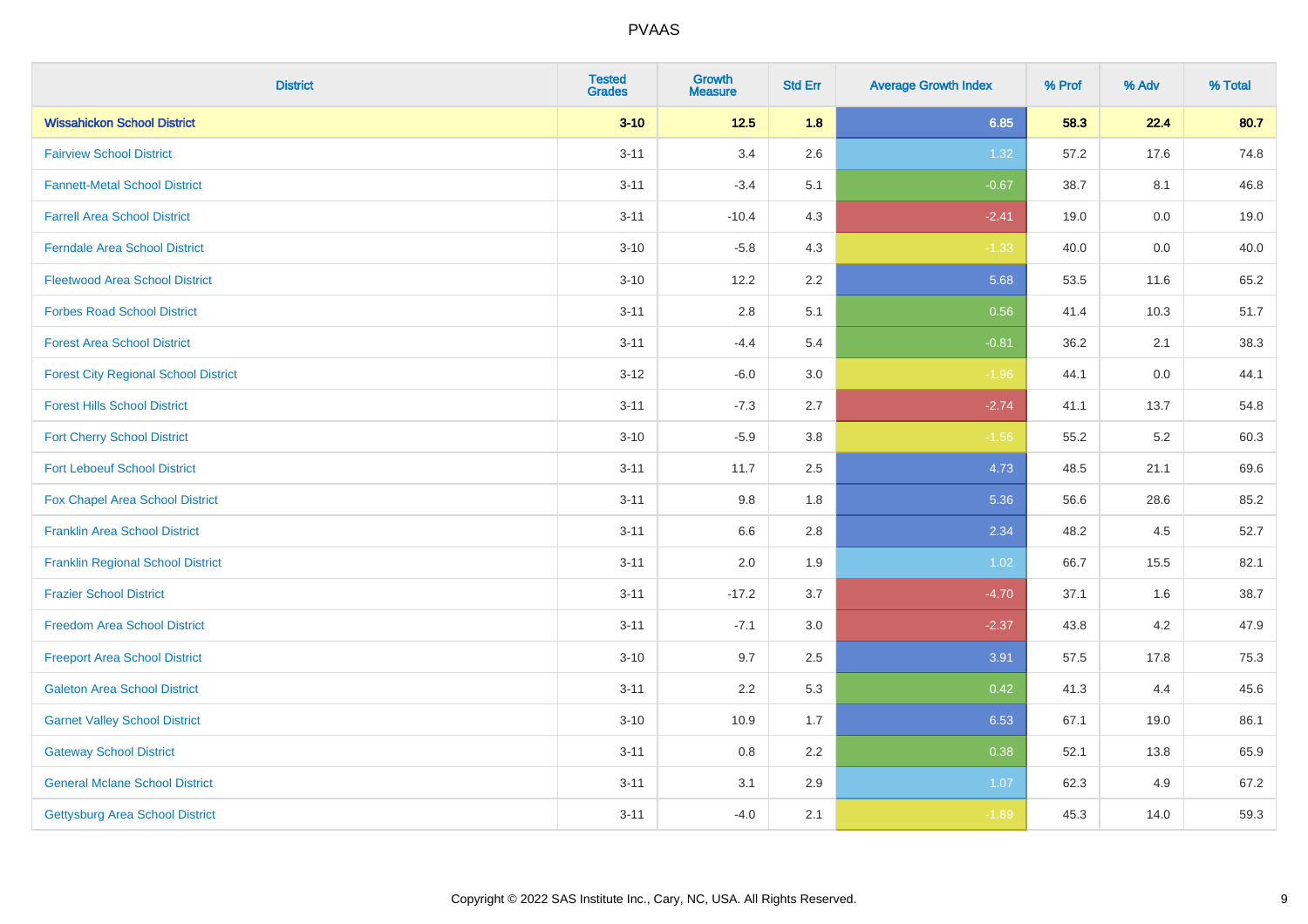| <b>District</b>                               | <b>Tested</b><br><b>Grades</b> | <b>Growth</b><br><b>Measure</b> | <b>Std Err</b> | <b>Average Growth Index</b> | % Prof | % Adv   | % Total |
|-----------------------------------------------|--------------------------------|---------------------------------|----------------|-----------------------------|--------|---------|---------|
| <b>Wissahickon School District</b>            | $3 - 10$                       | $12.5$                          | 1.8            | 6.85                        | 58.3   | 22.4    | 80.7    |
| <b>Gillingham Charter School</b>              | $3 - 11$                       | $-4.4$                          | 5.6            | $-0.77$                     | 20.8   | 8.3     | 29.2    |
| <b>Girard School District</b>                 | $3 - 11$                       | $-0.6$                          | 2.7            | $-0.22$                     | 53.9   | 15.6    | 69.6    |
| <b>Glendale School District</b>               | $3 - 10$                       | $-0.9$                          | 3.7            | $-0.24$                     | 50.0   | 5.4     | 55.4    |
| <b>Governor Mifflin School District</b>       | $3 - 11$                       | 4.1                             | 1.8            | 2.33                        | 42.5   | 7.2     | 49.7    |
| <b>Great Valley School District</b>           | $3 - 11$                       | 15.0                            | 1.9            | 7.98                        | 50.0   | 35.0    | 85.0    |
| <b>Greater Johnstown School District</b>      | $3 - 11$                       | $-3.1$                          | 2.6            | $-1.19$                     | 26.1   | $0.0\,$ | 26.1    |
| <b>Greater Latrobe School District</b>        | $3 - 11$                       | 0.6                             | 1.9            | 0.31                        | 55.5   | 14.1    | 69.5    |
| <b>Greater Nanticoke Area School District</b> | $3 - 12$                       | 11.2                            | 2.8            | 4.01                        | 38.0   | 12.4    | 50.4    |
| <b>Greencastle-Antrim School District</b>     | $3 - 11$                       | $-3.0$                          | $2.2\,$        | $-1.36$                     | 62.4   | 9.9     | 72.3    |
| <b>Greensburg Salem School District</b>       | $3 - 11$                       | $-4.4$                          | 2.4            | $-1.88$                     | 47.6   | 4.9     | 52.4    |
| <b>Greenville Area School District</b>        | $3 - 11$                       | 0.7                             | 2.9            | 0.26                        | 53.4   | 6.9     | 60.3    |
| <b>Greenwood School District</b>              | $3 - 11$                       | 15.9                            | 3.9            | 4.11                        | 50.0   | 25.0    | 75.0    |
| <b>Grove City Area School District</b>        | $3 - 12$                       | 5.1                             | 2.4            | 2.09                        | 36.4   | 16.5    | 52.8    |
| <b>Halifax Area School District</b>           | $3 - 11$                       | 4.7                             | 3.9            | 1.22                        | 61.5   | 9.6     | 71.2    |
| <b>Hamburg Area School District</b>           | $3 - 11$                       | 8.9                             | 2.5            | 3.63                        | 43.5   | 8.2     | 51.7    |
| <b>Hampton Township School District</b>       | $3 - 11$                       | 5.1                             | 2.2            | 2.35                        | 54.0   | 28.2    | 82.2    |
| <b>Hanover Area School District</b>           | $3 - 11$                       | 2.2                             | 4.6            | 0.48                        | 42.9   | 5.7     | 48.6    |
| <b>Hanover Public School District</b>         | $3 - 11$                       | 5.2                             | 2.8            | 1.83                        | 52.2   | 14.4    | 66.7    |
| <b>Harbor Creek School District</b>           | $3 - 11$                       | $-7.1$                          | 2.7            | $-2.67$                     | 48.8   | 15.2    | 64.0    |
| Harmony Area School District                  | $3 - 10$                       | 4.5                             | 6.3            | 0.72                        | 33.3   | 13.3    | 46.7    |
| <b>Harrisburg City School District</b>        | $3 - 11$                       | $-0.4$                          | 2.1            | $-0.19$                     | 15.1   | 0.4     | 15.5    |
| Hatboro-Horsham School District               | $3 - 11$                       | $-12.8$                         | 1.7            | $-7.47$                     | 45.6   | $7.2\,$ | 52.8    |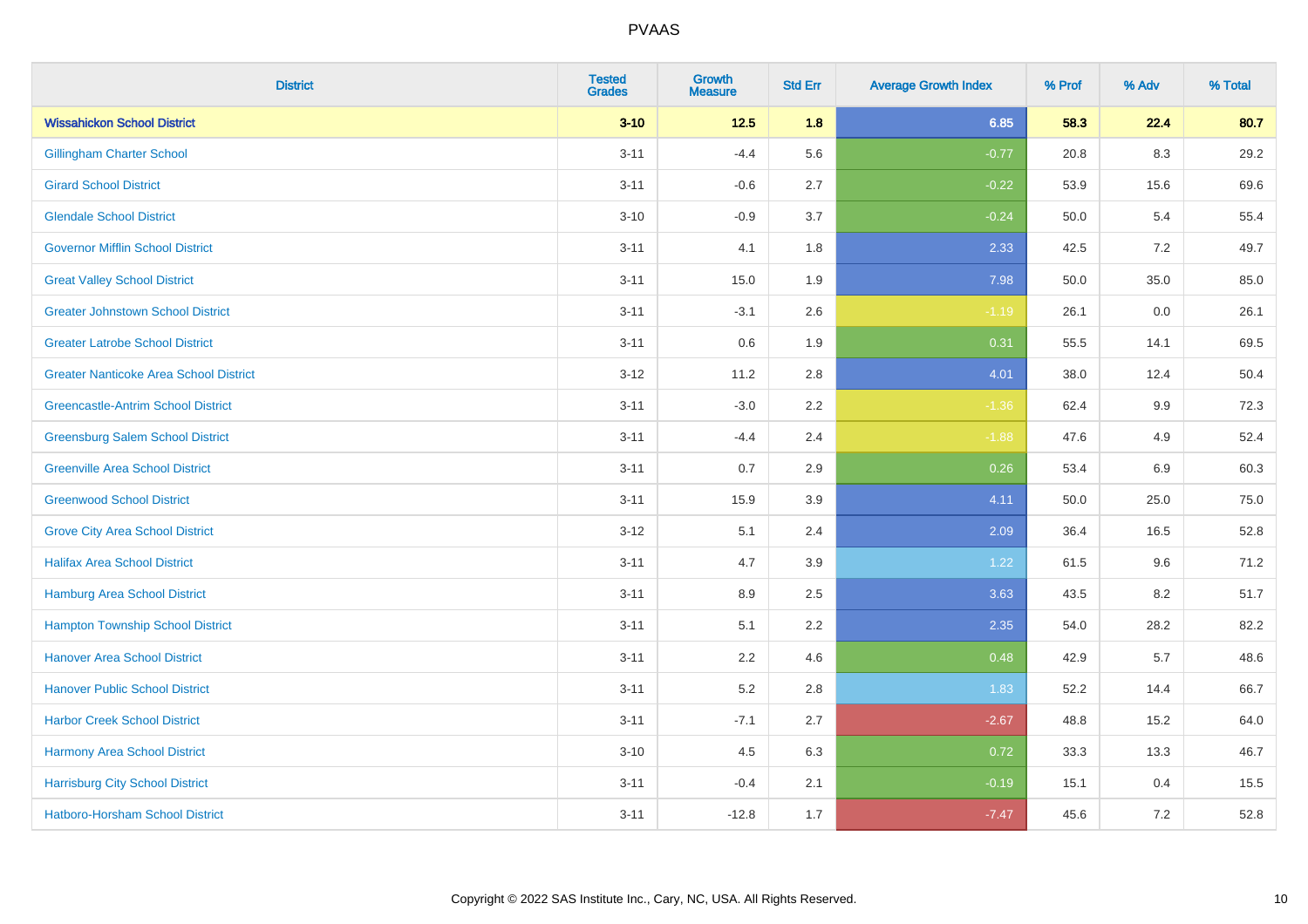| <b>District</b>                               | <b>Tested</b><br><b>Grades</b> | <b>Growth</b><br><b>Measure</b> | <b>Std Err</b> | <b>Average Growth Index</b> | % Prof | % Adv | % Total |
|-----------------------------------------------|--------------------------------|---------------------------------|----------------|-----------------------------|--------|-------|---------|
| <b>Wissahickon School District</b>            | $3 - 10$                       | $12.5$                          | 1.8            | 6.85                        | 58.3   | 22.4  | 80.7    |
| <b>Haverford Township School District</b>     | $3 - 11$                       | 8.0                             | 1.5            | 5.27                        | 53.0   | 25.5  | 78.6    |
| <b>Hazleton Area School District</b>          | $3 - 11$                       | 9.6                             | 1.4            | 6.77                        | 45.0   | 7.8   | 52.9    |
| <b>Hempfield Area School District</b>         | $3 - 12$                       | 4.6                             | 1.6            | 2.86                        | 53.5   | 20.1  | 73.6    |
| <b>Hempfield School District</b>              | $3 - 11$                       | 0.1                             | 1.4            | 0.08                        | 58.2   | 9.9   | 68.2    |
| <b>Hermitage School District</b>              | $3 - 12$                       | 3.8                             | 2.4            | 1.60                        | 57.5   | 9.3   | 66.8    |
| <b>Highlands School District</b>              | $3 - 11$                       | $-7.4$                          | 2.7            | $-2.76$                     | 44.4   | 3.7   | 48.2    |
| <b>Hollidaysburg Area School District</b>     | $3 - 11$                       | 6.0                             | 2.1            | 2.88                        | 57.1   | 12.3  | 69.4    |
| <b>Homer-Center School District</b>           | $3 - 11$                       | 9.7                             | 3.6            | 2.70                        | 45.1   | 17.2  | 62.3    |
| Hope For Hyndman Charter School               | $3 - 11$                       | $-2.0$                          | 6.1            | $-0.32$                     | 33.3   | 0.0   | 33.3    |
| <b>Hopewell Area School District</b>          | $3 - 11$                       | 2.6                             | 2.7            | 0.97                        | 58.4   | 4.0   | 62.4    |
| Huntingdon Area School District               | $3 - 11$                       | $-2.0$                          | 2.7            | $-0.72$                     | 36.8   | 10.3  | 47.0    |
| Imhotep Institute Charter High School         | $9 - 11$                       | $-5.3$                          | 5.8            | $-0.92$                     | 25.0   | 0.0   | 25.0    |
| <b>Indiana Area School District</b>           | $3 - 11$                       | $-5.3$                          | 2.3            | $-2.28$                     | 47.6   | 18.4  | 66.1    |
| <b>Innovative Arts Academy Charter School</b> | $6 - 11$                       | $-9.1$                          | 3.7            | $-2.44$                     | 9.5    | 0.0   | 9.5     |
| Insight PA Cyber Charter School               | $3 - 11$                       | 0.7                             | 5.7            | 0.12                        | 50.0   | 4.8   | 54.8    |
| <b>Interboro School District</b>              | $3 - 12$                       | $-7.3$                          | 2.1            | $-3.43$                     | 46.6   | 4.8   | 51.4    |
| <b>Iroquois School District</b>               | $3 - 11$                       | 13.1                            | 3.0            | 4.35                        | 48.2   | 7.8   | 56.0    |
| <b>Jamestown Area School District</b>         | $3 - 11$                       | 13.5                            | 4.2            | 3.19                        | 64.4   | 13.3  | 77.8    |
| Jeannette City School District                | $3 - 11$                       | $-4.3$                          | 3.8            | $-1.13$                     | 46.7   | 7.5   | 54.2    |
| Jefferson County-Dubois AVTS                  | $9 - 11$                       | $-16.2$                         | 3.9            | $-4.16$                     | 23.0   | 0.0   | 23.0    |
| Jefferson-Morgan School District              | $3 - 10$                       | $-9.9$                          | 4.2            | $-2.35$                     | 43.8   | 4.2   | 47.9    |
| <b>Jenkintown School District</b>             | $3 - 11$                       | 12.5                            | 4.4            | 2.84                        | 54.6   | 29.6  | 84.1    |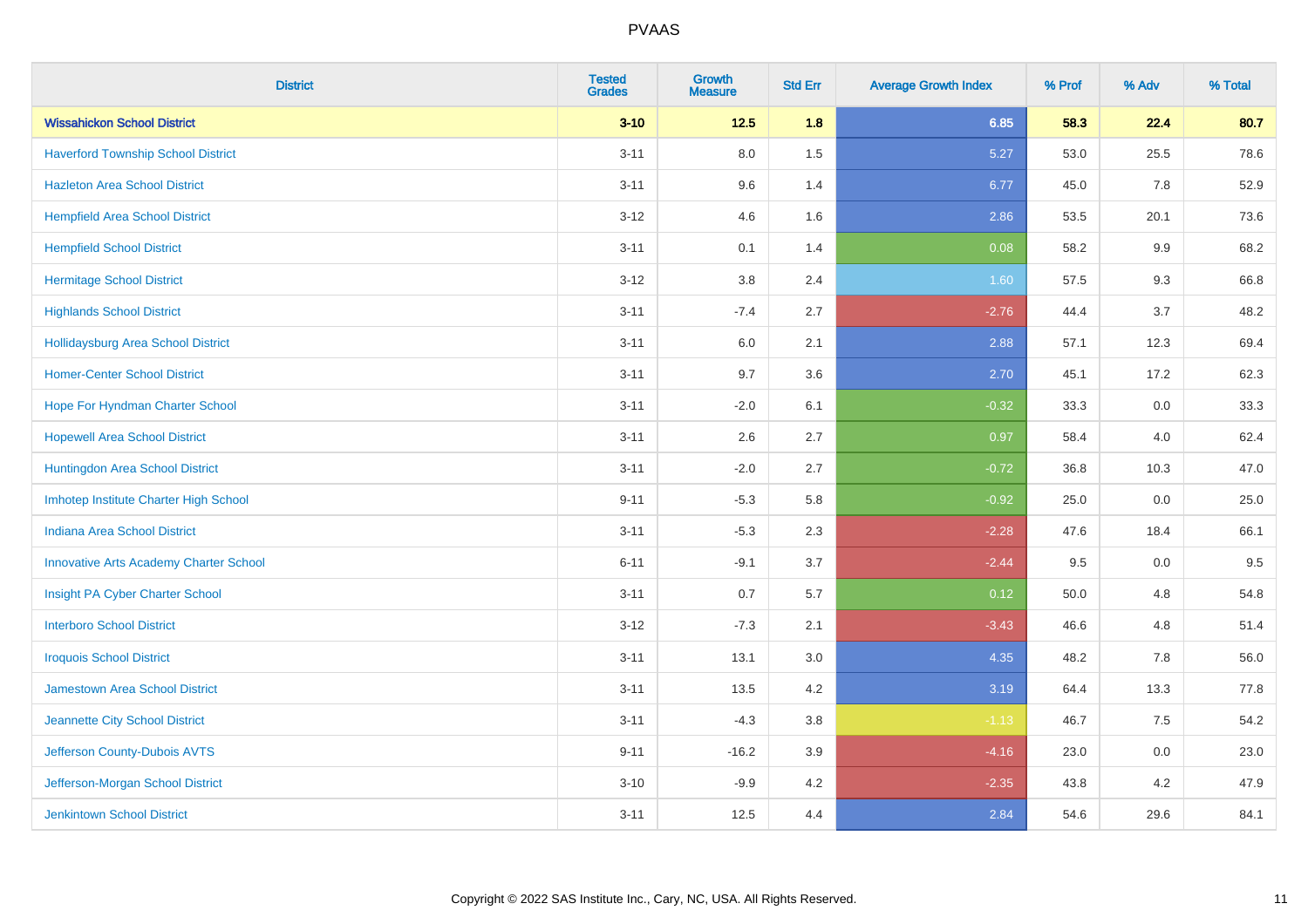| <b>District</b>                                 | <b>Tested</b><br><b>Grades</b> | <b>Growth</b><br><b>Measure</b> | <b>Std Err</b> | <b>Average Growth Index</b> | % Prof | % Adv   | % Total |
|-------------------------------------------------|--------------------------------|---------------------------------|----------------|-----------------------------|--------|---------|---------|
| <b>Wissahickon School District</b>              | $3 - 10$                       | $12.5$                          | 1.8            | 6.85                        | 58.3   | 22.4    | 80.7    |
| <b>Jersey Shore Area School District</b>        | $3 - 11$                       | 0.5                             | 2.6            | 0.21                        | 47.1   | $9.2\,$ | 56.2    |
| Jim Thorpe Area School District                 | $3 - 11$                       | $-5.8$                          | 2.7            | $-2.19$                     | 33.3   | 7.4     | 40.7    |
| Johnsonburg Area School District                | $3 - 11$                       | $-14.1$                         | 3.9            | $-3.62$                     | 54.0   | 4.6     | 58.6    |
| <b>Juniata County School District</b>           | $3 - 12$                       | $-4.9$                          | 2.1            | $-2.26$                     | 38.5   | 2.9     | 41.4    |
| Juniata Valley School District                  | $3 - 11$                       | $-3.9$                          | 3.5            | $-1.10$                     | 44.4   | 3.5     | 47.8    |
| <b>Kane Area School District</b>                | $3 - 10$                       | $-3.7$                          | 3.2            | $-1.17$                     | 39.5   | 9.9     | 49.4    |
| Karns City Area School District                 | $3 - 11$                       | $-6.0$                          | 2.9            | $-2.03$                     | 53.1   | 8.3     | 61.5    |
| <b>Kennett Consolidated School District</b>     | $3 - 11$                       | 4.8                             | 1.8            | 2.61                        | 52.5   | 10.7    | 63.2    |
| <b>Keystone Central School District</b>         | $3 - 11$                       | $-5.1$                          | 2.0            | $-2.46$                     | 44.7   | 4.6     | 49.4    |
| <b>Keystone Education Center Charter School</b> | $3 - 12$                       | $-12.9$                         | 5.9            | $-2.19$                     | 28.0   | 0.0     | 28.0    |
| <b>Keystone Oaks School District</b>            | $3 - 11$                       | 5.5                             | 2.6            | 2.07                        | 53.2   | 12.1    | 65.4    |
| <b>Keystone School District</b>                 | $3 - 11$                       | 3.1                             | 3.3            | 0.94                        | 50.6   | 6.5     | 57.1    |
| <b>KIPP Dubois Charter School</b>               | $9 - 10$                       | 4.7                             | 3.3            | 1.40                        | 31.0   | 1.4     | 32.4    |
| <b>Kiski Area School District</b>               | $3 - 11$                       | $-3.7$                          | 2.0            | $-1.86$                     | 57.4   | 10.4    | 67.8    |
| <b>Kutztown Area School District</b>            | $3 - 12$                       | $-0.2$                          | 3.2            | $-0.05$                     | 55.4   | 13.3    | 68.7    |
| La Academia Partnership Charter School          | $6 - 11$                       | $-11.0$                         | 4.7            | $-2.34$                     | 6.8    | 0.0     | 6.8     |
| Lackawanna Trail School District                | $3 - 10$                       | $-21.7$                         | 3.5            | $-6.20$                     | 38.5   | 1.5     | 40.0    |
| <b>Lakeland School District</b>                 | $3 - 11$                       | 1.1                             | 2.8            | 0.38                        | 48.6   | 3.7     | 52.3    |
| Lake-Lehman School District                     | $3 - 11$                       | 10.8                            | 2.7            | 3.93                        | 55.3   | 7.9     | 63.2    |
| <b>Lakeview School District</b>                 | $3 - 11$                       | $-0.9$                          | 3.7            | $-0.24$                     | 60.3   | 3.2     | 63.5    |
| <b>Lampeter-Strasburg School District</b>       | $3 - 12$                       | $-8.6$                          | 2.0            | $-4.33$                     | 55.1   | 9.8     | 64.8    |
| <b>Lancaster School District</b>                | $3 - 12$                       | $-15.8$                         | 1.5            | $-10.90$                    | 14.6   | 2.3     | 16.9    |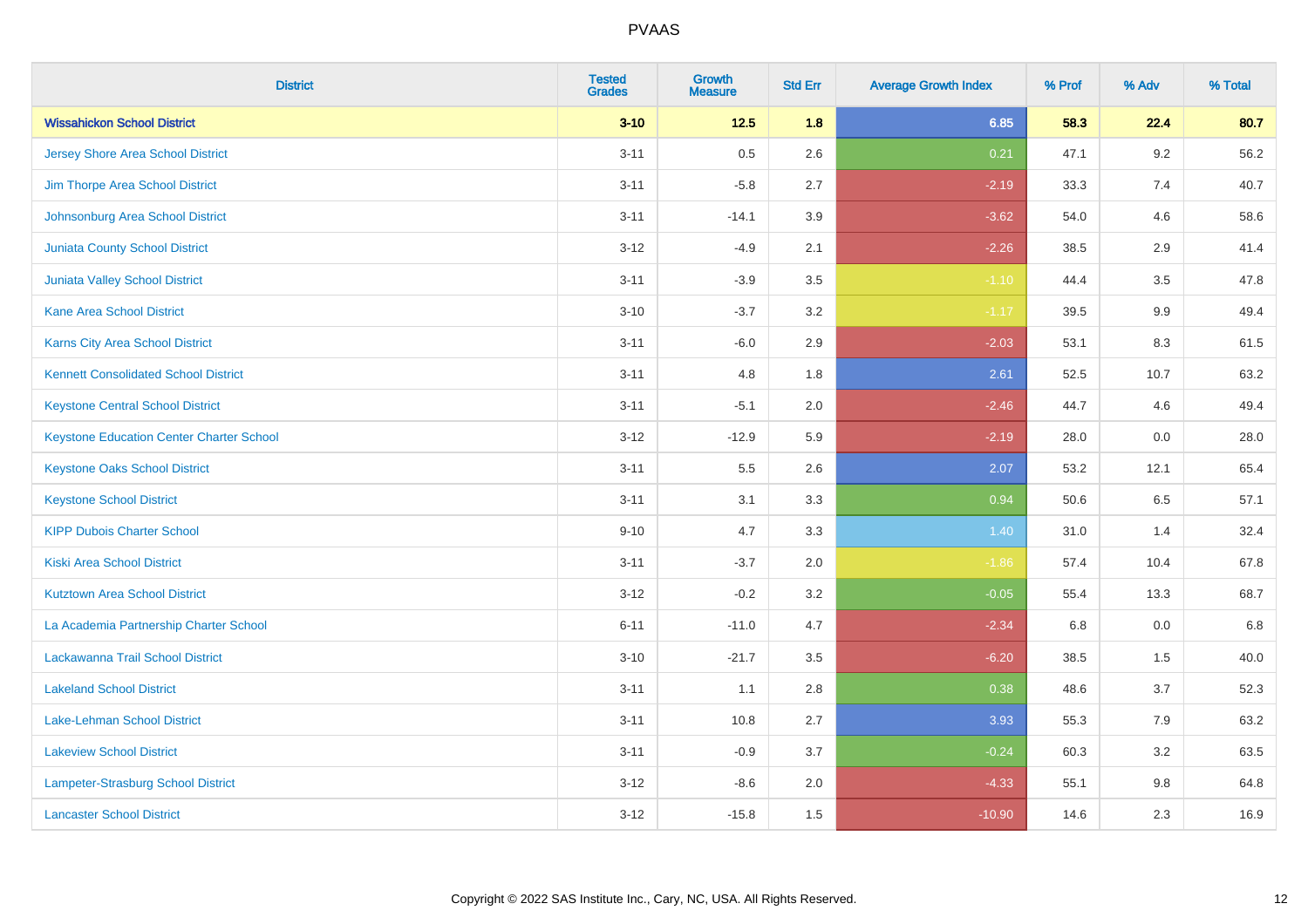| <b>District</b>                                    | <b>Tested</b><br><b>Grades</b> | <b>Growth</b><br><b>Measure</b> | <b>Std Err</b> | <b>Average Growth Index</b> | % Prof | % Adv | % Total |
|----------------------------------------------------|--------------------------------|---------------------------------|----------------|-----------------------------|--------|-------|---------|
| <b>Wissahickon School District</b>                 | $3 - 10$                       | $12.5$                          | 1.8            | 6.85                        | 58.3   | 22.4  | 80.7    |
| <b>Laurel Highlands School District</b>            | $3 - 11$                       | 4.3                             | 2.4            | 1.81                        | 44.9   | 9.6   | 54.5    |
| <b>Laurel School District</b>                      | $3 - 11$                       | 1.8                             | 3.1            | 0.59                        | 70.1   | 2.3   | 72.4    |
| <b>Lawrence County CTC</b>                         | $10 - 11$                      | $-21.7$                         | 3.6            | $-6.05$                     | 19.8   | 0.0   | 19.8    |
| <b>Lebanon School District</b>                     | $3 - 11$                       | $-1.6$                          | 1.9            | $-0.80$                     | 24.4   | 2.6   | 27.0    |
| Leechburg Area School District                     | $3 - 11$                       | 4.4                             | 4.0            | 1.09                        | 47.8   | 19.6  | 67.4    |
| <b>Lehigh Career &amp; Technical Institute</b>     | $10 - 12$                      | 5.6                             | 5.6            | 0.99                        | 78.3   | 0.0   | 78.3    |
| Lehigh Valley Academy Regional Charter School      | $3 - 11$                       | 0.7                             | 2.3            | 0.32                        | 46.3   | 5.0   | 51.4    |
| Lehigh Valley Charter High School For The Arts     | $9 - 10$                       | 7.3                             | 2.6            | 2.82                        | 62.3   | 18.2  | 80.5    |
| <b>Lehighton Area School District</b>              | $3 - 11$                       | $-1.6$                          | 2.3            | $-0.70$                     | 51.1   | 5.6   | 56.7    |
| <b>Lewisburg Area School District</b>              | $3 - 11$                       | $-2.7$                          | 2.6            | $-1.03$                     | 57.0   | 18.5  | 75.6    |
| <b>Ligonier Valley School District</b>             | $3 - 11$                       | 4.2                             | 3.1            | 1.34                        | 59.1   | 10.3  | 69.5    |
| Lincoln Leadership Academy Charter School          | $3 - 12$                       | 14.2                            | 6.4            | 2.22                        | 23.5   | 0.0   | 23.5    |
| <b>Lincoln Park Performing Arts Charter School</b> | $7 - 11$                       | 3.6                             | 2.5            | 1.42                        | 59.6   | 14.7  | 74.3    |
| <b>Line Mountain School District</b>               | $3 - 11$                       | 4.1                             | 3.2            | 1.27                        | 52.9   | 9.2   | 62.1    |
| <b>Littlestown Area School District</b>            | $3 - 11$                       | 11.4                            | 2.5            | 4.62                        | 55.2   | 10.4  | 65.6    |
| <b>Lower Dauphin School District</b>               | $3 - 11$                       | 0.6                             | 1.9            | 0.33                        | 49.2   | 12.6  | 61.8    |
| <b>Lower Merion School District</b>                | $3 - 11$                       | 19.0                            | 1.3            | 14.93                       | 55.6   | 29.9  | 85.5    |
| <b>Lower Moreland Township School District</b>     | $3 - 11$                       | 2.0                             | 2.2            | 0.95                        | 62.8   | 17.0  | 79.8    |
| <b>Loyalsock Township School District</b>          | $3 - 12$                       | 4.2                             | 2.8            | 1.47                        | 54.3   | 2.1   | 56.4    |
| <b>Mahanoy Area School District</b>                | $3 - 10$                       | $-9.0$                          | 3.6            | $-2.49$                     | 26.2   | 1.6   | 27.9    |
| <b>Manheim Central School District</b>             | $3 - 11$                       | 2.1                             | 2.1            | 1.01                        | 53.2   | 11.6  | 64.8    |
| <b>Manheim Township School District</b>            | $3 - 12$                       | $-0.9$                          | 1.6            | $-0.58$                     | 53.2   | 15.5  | 68.7    |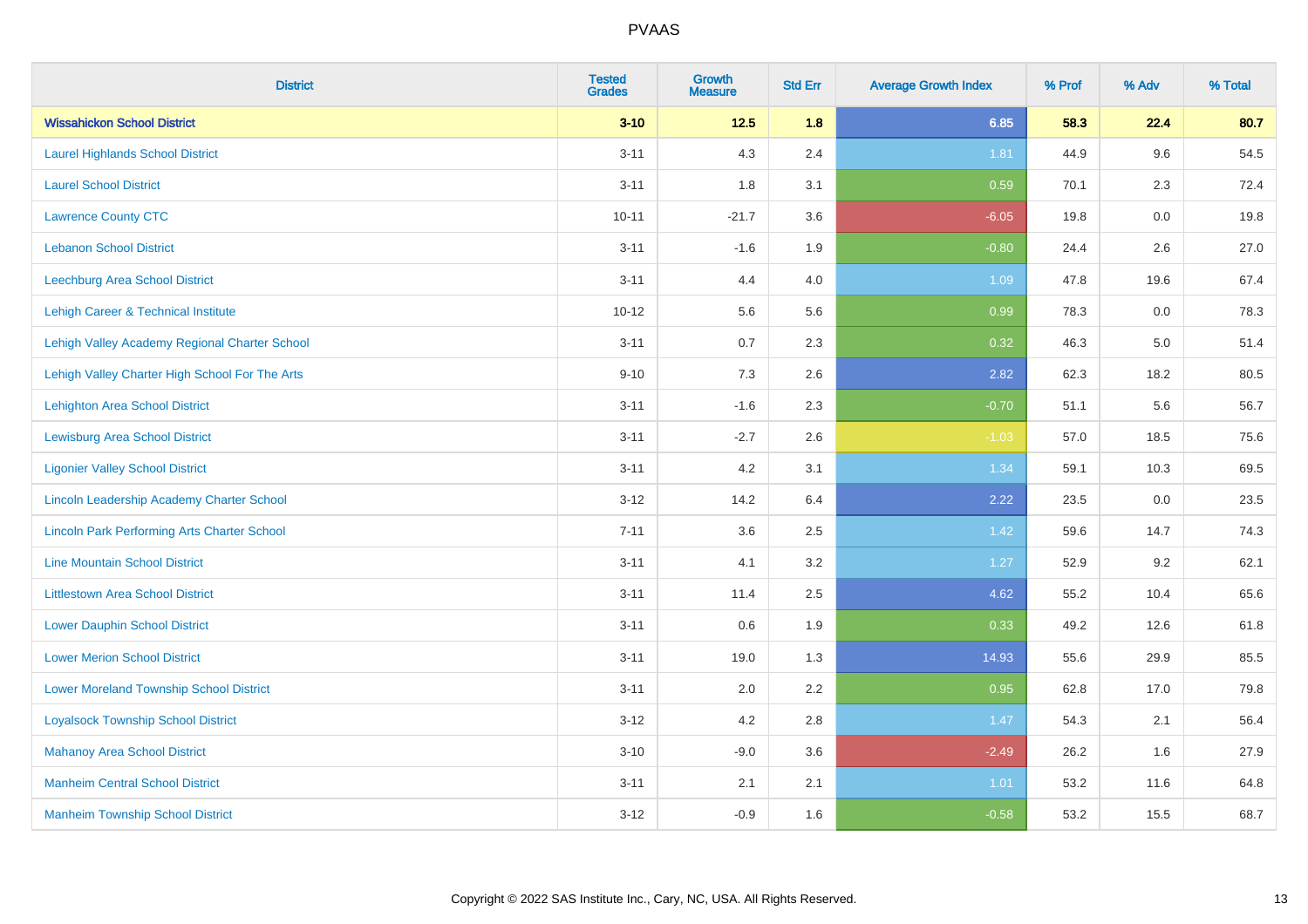| <b>District</b>                                   | <b>Tested</b><br><b>Grades</b> | <b>Growth</b><br><b>Measure</b> | <b>Std Err</b> | <b>Average Growth Index</b> | % Prof | % Adv | % Total |
|---------------------------------------------------|--------------------------------|---------------------------------|----------------|-----------------------------|--------|-------|---------|
| <b>Wissahickon School District</b>                | $3 - 10$                       | $12.5$                          | 1.8            | 6.85                        | 58.3   | 22.4  | 80.7    |
| <b>Marion Center Area School District</b>         | $3 - 10$                       | $-12.0$                         | 3.1            | $-3.87$                     | 33.7   | 1.1   | 34.8    |
| <b>Maritime Academy Charter School</b>            | $3 - 10$                       | $-11.4$                         | 3.5            | $-3.29$                     | 15.2   | 0.0   | 15.2    |
| <b>Marple Newtown School District</b>             | $3 - 11$                       | 2.0                             | 2.4            | 0.81                        | 57.6   | 12.8  | 70.4    |
| <b>Mars Area School District</b>                  | $3 - 10$                       | 5.7                             | 2.1            | 2.75                        | 57.9   | 18.2  | 76.1    |
| <b>MaST Community Charter School</b>              | $3 - 10$                       | $-4.1$                          | 2.7            | $-1.52$                     | 44.0   | 9.5   | 53.4    |
| <b>MaST Community Charter School II</b>           | $3 - 10$                       | 4.4                             | 3.2            | 1.37                        | 28.4   | 3.4   | 31.8    |
| <b>Mastery Charter High School-Lenfest Campus</b> | $7 - 11$                       | 2.5                             | 5.7            | 0.43                        | 40.0   | 0.0   | 40.0    |
| <b>Mastery Charter School - Gratz Campus</b>      | $7 - 10$                       | $-23.9$                         | 4.5            | $-5.29$                     | 2.9    | 0.0   | 2.9     |
| <b>Mastery Charter School - Hardy Williams</b>    | $3 - 11$                       | 11.4                            | 3.4            | 3.33                        | 44.3   | 5.7   | 50.0    |
| <b>Mastery Charter School - Pickett Campus</b>    | $6 - 10$                       | 5.6                             | 5.7            | 1.00                        | 27.8   | 0.0   | 27.8    |
| Mastery Charter School - Shoemaker Campus         | $7 - 10$                       | 4.1                             | 3.0            | 1.34                        | 20.9   | 3.3   | 24.2    |
| <b>Mastery Charter School - Thomas Campus</b>     | $3 - 10$                       | 2.1                             | 6.2            | 0.33                        | 28.6   | 0.0   | 28.6    |
| <b>Mcguffey School District</b>                   | $3 - 11$                       | 2.1                             | 2.6            | 0.81                        | 57.7   | 3.1   | 60.8    |
| <b>Mckeesport Area School District</b>            | $3 - 12$                       | 9.0                             | 2.4            | 3.72                        | 31.0   | 4.5   | 35.5    |
| Mechanicsburg Area School District                | $3 - 11$                       | 5.9                             | 1.8            | 3.29                        | 57.2   | 13.7  | 70.9    |
| <b>Mercer Area School District</b>                | $3 - 11$                       | $-0.2$                          | 3.3            | $-0.06$                     | 56.0   | 8.0   | 64.0    |
| <b>Methacton School District</b>                  | $3 - 11$                       | 2.5                             | 1.7            | 1.43                        | 62.5   | 16.4  | 79.0    |
| Meyersdale Area School District                   | $3 - 11$                       | 4.2                             | 4.0            | 1.07                        | 43.1   | 6.9   | 50.0    |
| <b>Mid Valley School District</b>                 | $3 - 10$                       | $-1.7$                          | 3.0            | $-0.55$                     | 45.1   | 7.8   | 52.9    |
| <b>Middletown Area School District</b>            | $3 - 11$                       | $-5.3$                          | 2.6            | $-2.05$                     | 46.4   | 5.3   | 51.7    |
| <b>Midd-West School District</b>                  | $3 - 11$                       | 10.3                            | 2.7            | 3.80                        | 58.0   | 13.4  | 71.4    |
| <b>Mifflin County School District</b>             | $3 - 11$                       | 9.1                             | 1.7            | 5.49                        | 47.1   | 6.7   | 53.8    |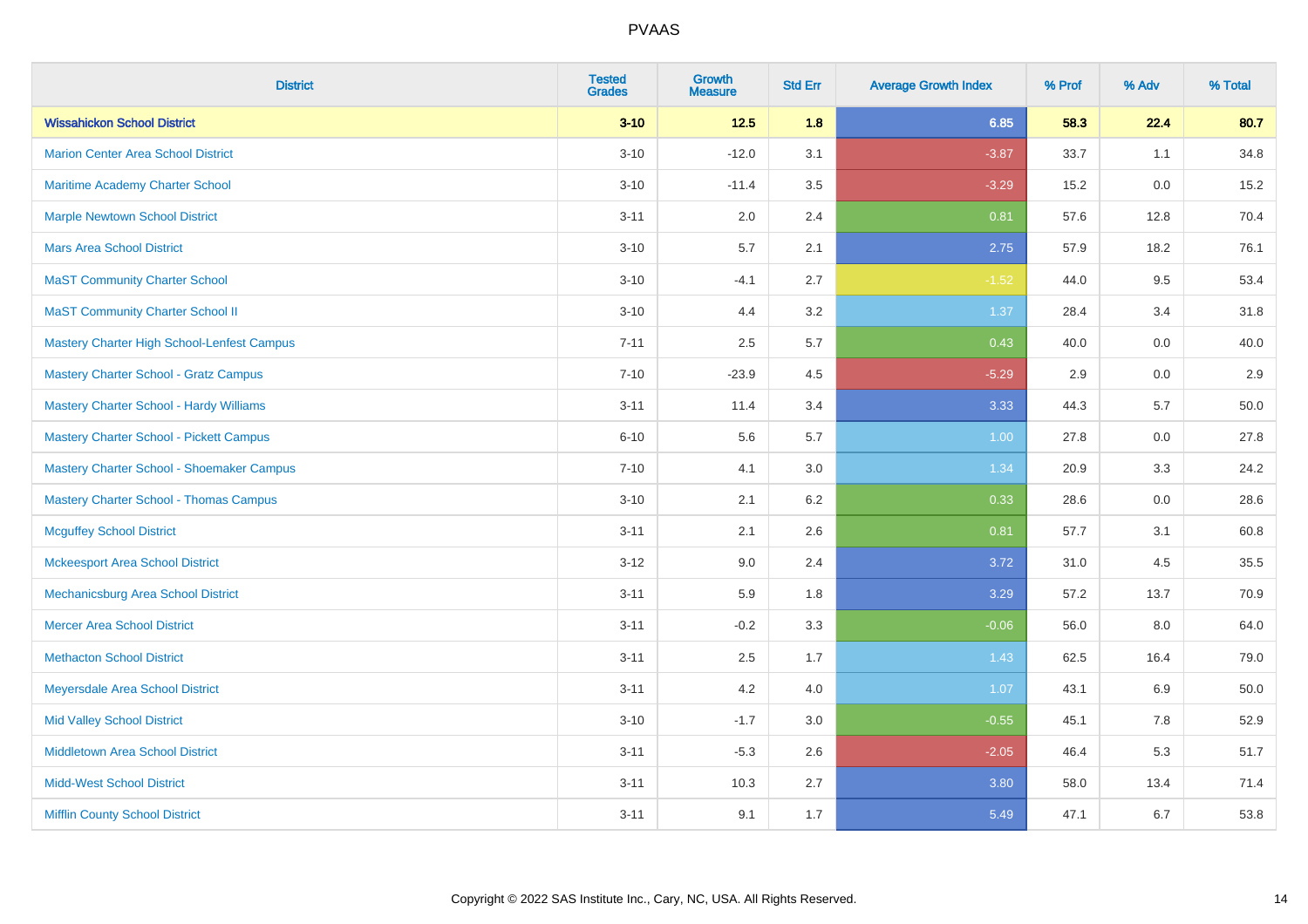| <b>District</b>                            | <b>Tested</b><br><b>Grades</b> | <b>Growth</b><br><b>Measure</b> | <b>Std Err</b> | <b>Average Growth Index</b> | % Prof | % Adv   | % Total |
|--------------------------------------------|--------------------------------|---------------------------------|----------------|-----------------------------|--------|---------|---------|
| <b>Wissahickon School District</b>         | $3 - 10$                       | $12.5$                          | 1.8            | 6.85                        | 58.3   | 22.4    | 80.7    |
| Mifflinburg Area School District           | $3 - 11$                       | $-15.8$                         | 2.5            | $-6.30$                     | 42.4   | 4.0     | 46.4    |
| <b>Millcreek Township School District</b>  | $3 - 11$                       | 3.1                             | 1.5            | 2.06                        | 55.6   | 14.2    | 69.7    |
| <b>Millersburg Area School District</b>    | $3 - 11$                       | 6.2                             | 3.8            | 1.63                        | 51.8   | 7.4     | 59.3    |
| <b>Millville Area School District</b>      | $3 - 12$                       | $-0.9$                          | 4.7            | $-0.18$                     | 51.4   | 5.4     | 56.8    |
| <b>Milton Area School District</b>         | $3 - 11$                       | $-8.7$                          | 2.5            | $-3.52$                     | 45.4   | $6.9\,$ | 52.3    |
| <b>Minersville Area School District</b>    | $3 - 11$                       | $-14.4$                         | 3.7            | $-3.90$                     | 39.3   | 3.3     | 42.6    |
| <b>Mohawk Area School District</b>         | $3 - 11$                       | $-7.5$                          | 3.1            | $-2.45$                     | 49.4   | 11.0    | 60.4    |
| <b>Monessen City School District</b>       | $3 - 10$                       | 8.3                             | 4.5            | 1.85                        | 42.9   | 2.9     | 45.7    |
| <b>Moniteau School District</b>            | $3 - 11$                       | $-11.8$                         | 3.3            | $-3.56$                     | 50.0   | 6.3     | 56.3    |
| <b>Montgomery Area School District</b>     | $3 - 11$                       | 10.7                            | 3.6            | 2.96                        | 48.7   | 12.4    | 61.1    |
| <b>Montour School District</b>             | $3 - 11$                       | $-1.8$                          | 2.1            | $-0.88$                     | 61.4   | 15.1    | 76.5    |
| <b>Montoursville Area School District</b>  | $3 - 12$                       | 10.8                            | 2.5            | 4.24                        | 44.6   | 20.1    | 64.8    |
| <b>Montrose Area School District</b>       | $3 - 10$                       | $-5.5$                          | 3.0            | $-1.82$                     | 46.7   | 5.4     | 52.2    |
| Moon Area School District                  | $3 - 11$                       | 8.2                             | 1.9            | 4.25                        | 58.7   | 18.5    | 77.2    |
| Morrisville Borough School District        | $3 - 11$                       | 4.8                             | 4.3            | 1.10                        | 30.2   | 2.3     | 32.6    |
| <b>Moshannon Valley School District</b>    | $3 - 10$                       | $-7.0$                          | 3.4            | $-2.01$                     | 48.5   | 0.0     | 48.5    |
| <b>Mount Carmel Area School District</b>   | $3 - 11$                       | $-0.6$                          | 3.1            | $-0.18$                     | 45.3   | 2.1     | 47.4    |
| <b>Mount Pleasant Area School District</b> | $3 - 11$                       | $-5.0$                          | 2.6            | $-1.93$                     | 52.6   | 0.0     | 52.6    |
| <b>Mount Union Area School District</b>    | $3 - 10$                       | $-6.1$                          | 3.1            | $-1.97$                     | 32.2   | 3.4     | 35.6    |
| <b>Mountain View School District</b>       | $3 - 11$                       | 20.9                            | 3.5            | 5.91                        | 57.8   | 20.3    | 78.1    |
| Mt Lebanon School District                 | $3 - 11$                       | $-1.0$                          | 1.5            | $-0.70$                     | 61.9   | 24.0    | 85.9    |
| <b>Muhlenberg School District</b>          | $3 - 10$                       | 4.0                             | 1.9            | 2.10                        | 34.2   | 2.6     | 36.8    |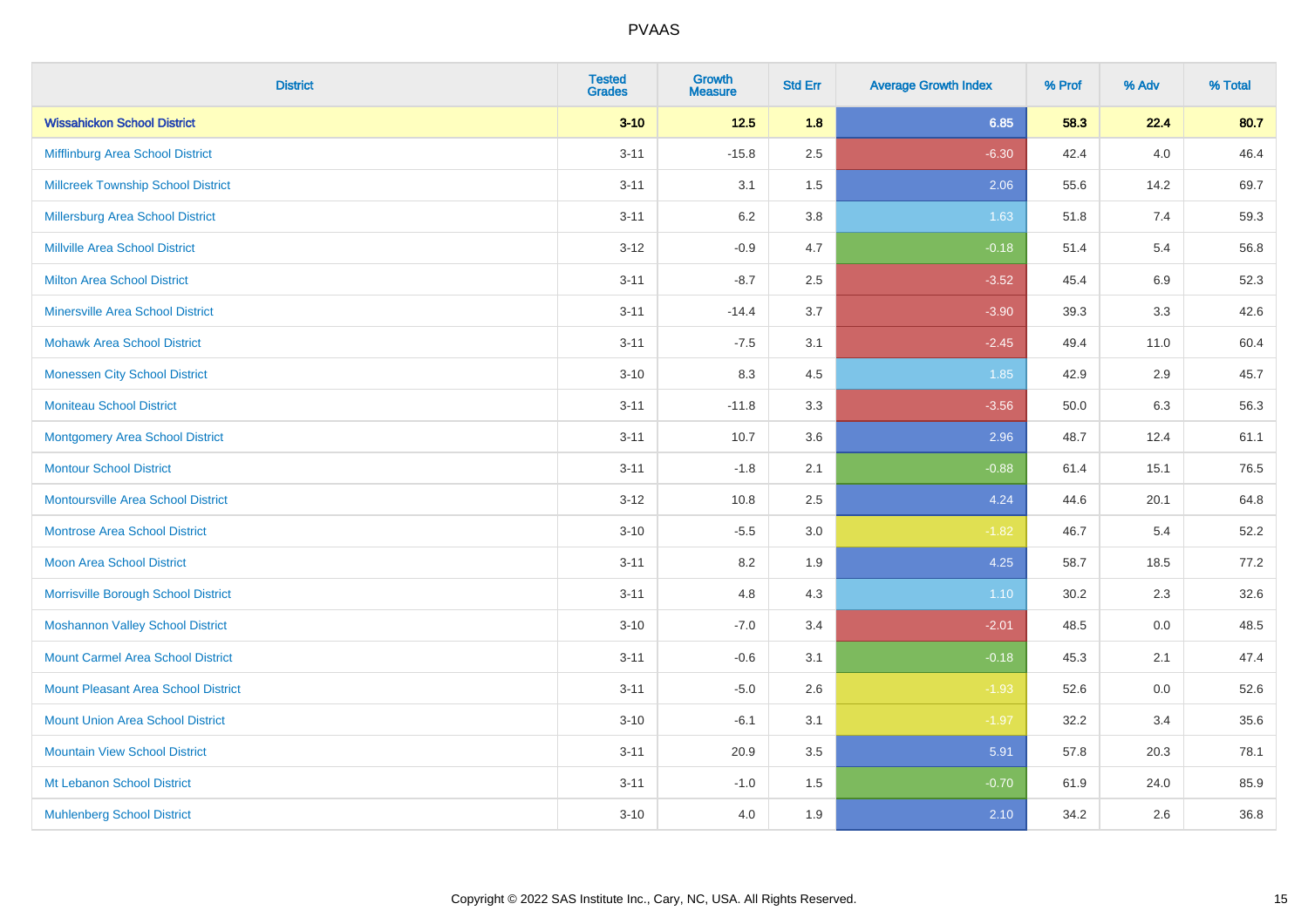| <b>District</b>                            | <b>Tested</b><br><b>Grades</b> | <b>Growth</b><br><b>Measure</b> | <b>Std Err</b> | <b>Average Growth Index</b> | % Prof | % Adv   | % Total |
|--------------------------------------------|--------------------------------|---------------------------------|----------------|-----------------------------|--------|---------|---------|
| <b>Wissahickon School District</b>         | $3 - 10$                       | $12.5$                          | 1.8            | 6.85                        | 58.3   | 22.4    | 80.7    |
| Multicultural Academy Charter School       | $9 - 11$                       | 9.5                             | 3.5            | 2.69                        | 22.0   | 0.0     | 22.0    |
| <b>Muncy School District</b>               | $3 - 11$                       | $-8.1$                          | 3.7            | $-2.21$                     | 42.0   | 3.8     | 45.8    |
| <b>Nazareth Area School District</b>       | $3 - 11$                       | $-4.7$                          | 1.7            | $-2.82$                     | 59.2   | $9.9\,$ | 69.0    |
| <b>Neshaminy School District</b>           | $3 - 11$                       | 4.0                             | 1.3            | 3.02                        | 58.7   | 9.5     | 68.2    |
| <b>Neshannock Township School District</b> | $3 - 10$                       | $-9.7$                          | 2.9            | $-3.34$                     | 62.4   | 5.6     | 67.9    |
| <b>New Brighton Area School District</b>   | $3 - 11$                       | 4.6                             | 3.1            | 1.47                        | 60.9   | 5.8     | 66.7    |
| <b>New Castle Area School District</b>     | $3 - 12$                       | $-6.4$                          | 2.4            | $-2.66$                     | 32.5   | 4.3     | 36.8    |
| <b>New Foundations Charter School</b>      | $3 - 11$                       | 5.4                             | 2.2            | 2.41                        | 47.2   | 2.5     | 49.8    |
| New Hope-Solebury School District          | $3 - 11$                       | 7.5                             | 2.9            | 2.57                        | 68.2   | 22.7    | 90.9    |
| New Kensington-Arnold School District      | $3 - 11$                       | $-0.4$                          | 3.8            | $-0.10$                     | 40.7   | 3.7     | 44.4    |
| <b>Newport School District</b>             | $3 - 12$                       | 1.4                             | 3.5            | 0.41                        | 51.5   | 10.3    | 61.8    |
| Norristown Area School District            | $3 - 12$                       | $-12.8$                         | 1.6            | $-7.98$                     | 23.5   | $2.3\,$ | 25.7    |
| North Allegheny School District            | $3 - 11$                       | 17.4                            | 1.3            | 13.52                       | 59.5   | 28.1    | 87.6    |
| North Clarion County School District       | $3 - 12$                       | 3.7                             | 4.3            | 0.85                        | 67.5   | 15.0    | 82.5    |
| <b>North East School District</b>          | $3 - 11$                       | $-9.3$                          | 3.1            | $-3.02$                     | 62.6   | 14.4    | 77.0    |
| <b>North Hills School District</b>         | $3 - 11$                       | $-1.8$                          | 1.8            | $-0.96$                     | 59.1   | 14.1    | 73.2    |
| North Penn School District                 | $3 - 11$                       | 9.1                             | 1.1            | 8.36                        | 55.8   | 17.0    | 72.8    |
| <b>North Pocono School District</b>        | $3 - 11$                       | $-2.3$                          | 3.4            | $-0.68$                     | 52.0   | 16.4    | 68.5    |
| North Schuylkill School District           | $3 - 11$                       | $-1.0$                          | 2.4            | $-0.42$                     | 41.8   | 5.1     | 46.8    |
| <b>North Star School District</b>          | $3 - 11$                       | $-8.7$                          | 3.5            | $-2.51$                     | 47.8   | 6.0     | 53.7    |
| Northampton Area School District           | $3 - 11$                       | 4.0                             | 1.6            | 2.51                        | 52.3   | 10.8    | 63.1    |
| <b>Northeast Bradford School District</b>  | $3 - 10$                       | $-3.1$                          | 4.0            | $-0.78$                     | 33.9   | 3.4     | 37.3    |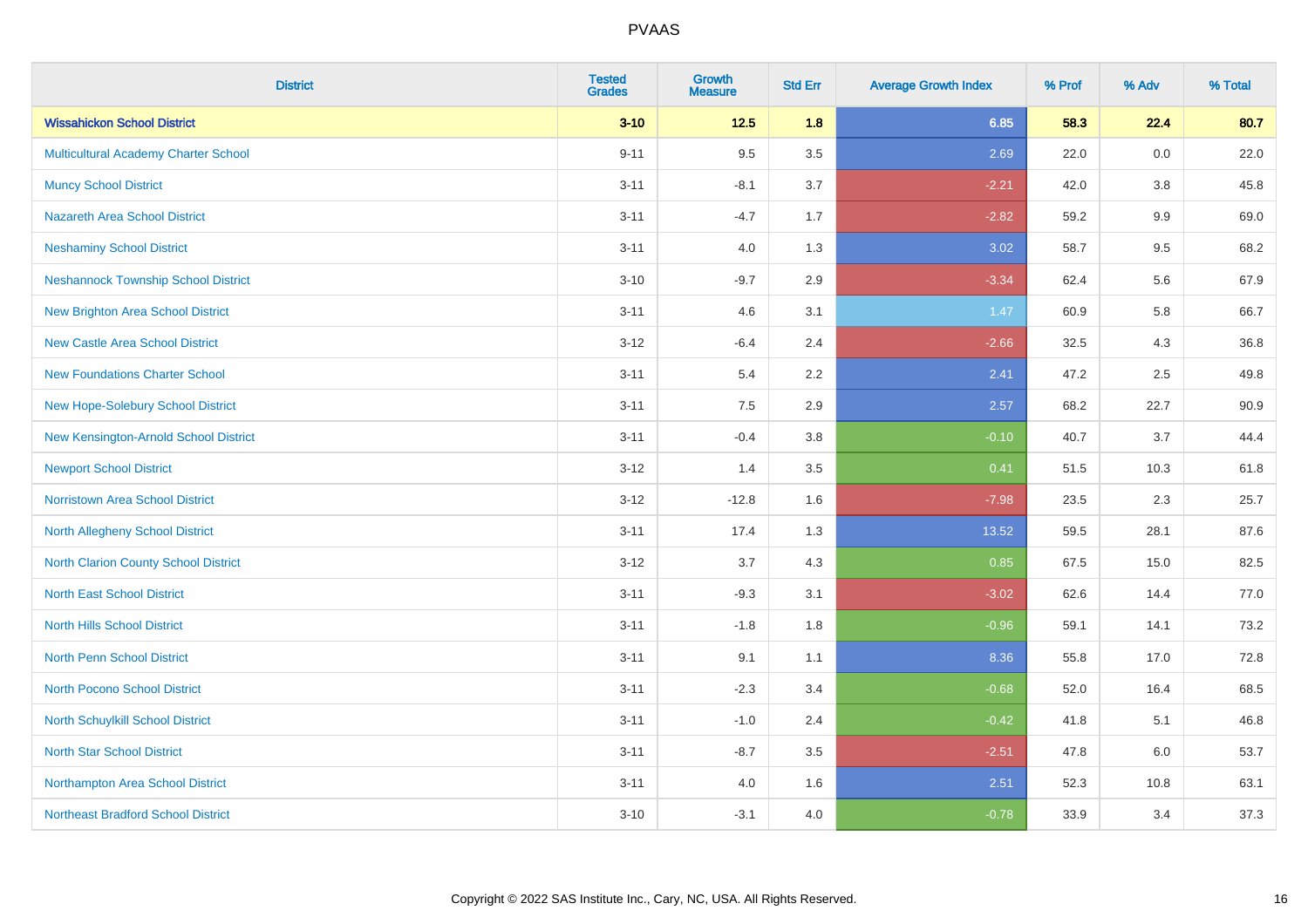| <b>District</b>                         | <b>Tested</b><br><b>Grades</b> | <b>Growth</b><br><b>Measure</b> | <b>Std Err</b> | <b>Average Growth Index</b> | % Prof | % Adv | % Total  |
|-----------------------------------------|--------------------------------|---------------------------------|----------------|-----------------------------|--------|-------|----------|
| <b>Wissahickon School District</b>      | $3 - 10$                       | $12.5$                          | 1.8            | 6.85                        | 58.3   | 22.4  | 80.7     |
| Northeastern York School District       | $3 - 11$                       | 5.9                             | 2.0            | 3.03                        | 51.1   | 16.6  | 67.6     |
| Northern Bedford County School District | $3 - 11$                       | 16.5                            | 3.6            | 4.58                        | 51.7   | 20.0  | 71.7     |
| <b>Northern Cambria School District</b> | $3 - 11$                       | 10.0                            | 3.3            | 3.04                        | 47.4   | 5.1   | 52.6     |
| Northern Lebanon School District        | $3 - 11$                       | 0.4                             | 2.5            | 0.15                        | 28.0   | 3.0   | 31.0     |
| Northern Lehigh School District         | $3 - 12$                       | $-10.4$                         | 2.7            | $-3.82$                     | 28.0   | 9.3   | 37.3     |
| <b>Northern Potter School District</b>  | $3 - 12$                       | $-13.1$                         | 4.6            | $-2.84$                     | 37.5   | 0.0   | 37.5     |
| Northern Tioga School District          | $3 - 12$                       | $-7.5$                          | 2.8            | $-2.64$                     | 54.0   | 1.2   | 55.2     |
| Northern York County School District    | $3 - 11$                       | 15.6                            | 2.0            | 7.98                        | 57.4   | 11.5  | 68.8     |
| <b>Northgate School District</b>        | $3 - 11$                       | 6.3                             | 3.6            | 1.73                        | 53.3   | 16.7  | 70.0     |
| <b>Northwest Area School District</b>   | $3 - 10$                       | $-10.0$                         | $3.8\,$        | $-2.59$                     | 34.6   | 7.3   | 41.8     |
| Northwestern Lehigh School District     | $3 - 11$                       | 2.2                             | 2.3            | 0.93                        | 53.3   | 9.7   | 63.0     |
| <b>Northwestern School District</b>     | $3 - 11$                       | $-24.9$                         | 3.5            | $-7.13$                     | 42.6   | 2.9   | 45.6     |
| <b>Norwin School District</b>           | $3 - 11$                       | 18.0                            | 1.7            | 10.37                       | 58.5   | 27.0  | 85.4     |
| Octorara Area School District           | $3 - 11$                       | 9.1                             | 2.4            | 3.82                        | 52.1   | 8.5   | 60.6     |
| Oil City Area School District           | $3 - 11$                       | $-2.9$                          | 2.6            | $-1.08$                     | 44.4   | 5.8   | $50.2\,$ |
| <b>Old Forge School District</b>        | $3 - 12$                       | $-5.9$                          | 3.4            | $-1.73$                     | 52.9   | 7.1   | 60.0     |
| <b>Oley Valley School District</b>      | $3 - 11$                       | $-0.4$                          | 2.8            | $-0.15$                     | 43.1   | 12.9  | 56.0     |
| <b>Oswayo Valley School District</b>    | $3 - 12$                       | 8.5                             | $5.0\,$        | 1.68                        | 50.0   | 16.7  | 66.7     |
| <b>Otto-Eldred School District</b>      | $3 - 11$                       | $-0.7$                          | 4.2            | $-0.15$                     | 56.2   | 6.2   | 62.5     |
| <b>Owen J Roberts School District</b>   | $3 - 11$                       | $-12.3$                         | 1.6            | $-7.61$                     | 57.0   | 11.9  | 69.0     |
| <b>Oxford Area School District</b>      | $3 - 11$                       | $-4.3$                          | 1.9            | $-2.26$                     | 41.3   | 8.0   | 49.3     |
| <b>Palisades School District</b>        | $3 - 11$                       | $-8.7$                          | 2.8            | $-3.06$                     | 53.8   | 6.7   | 60.5     |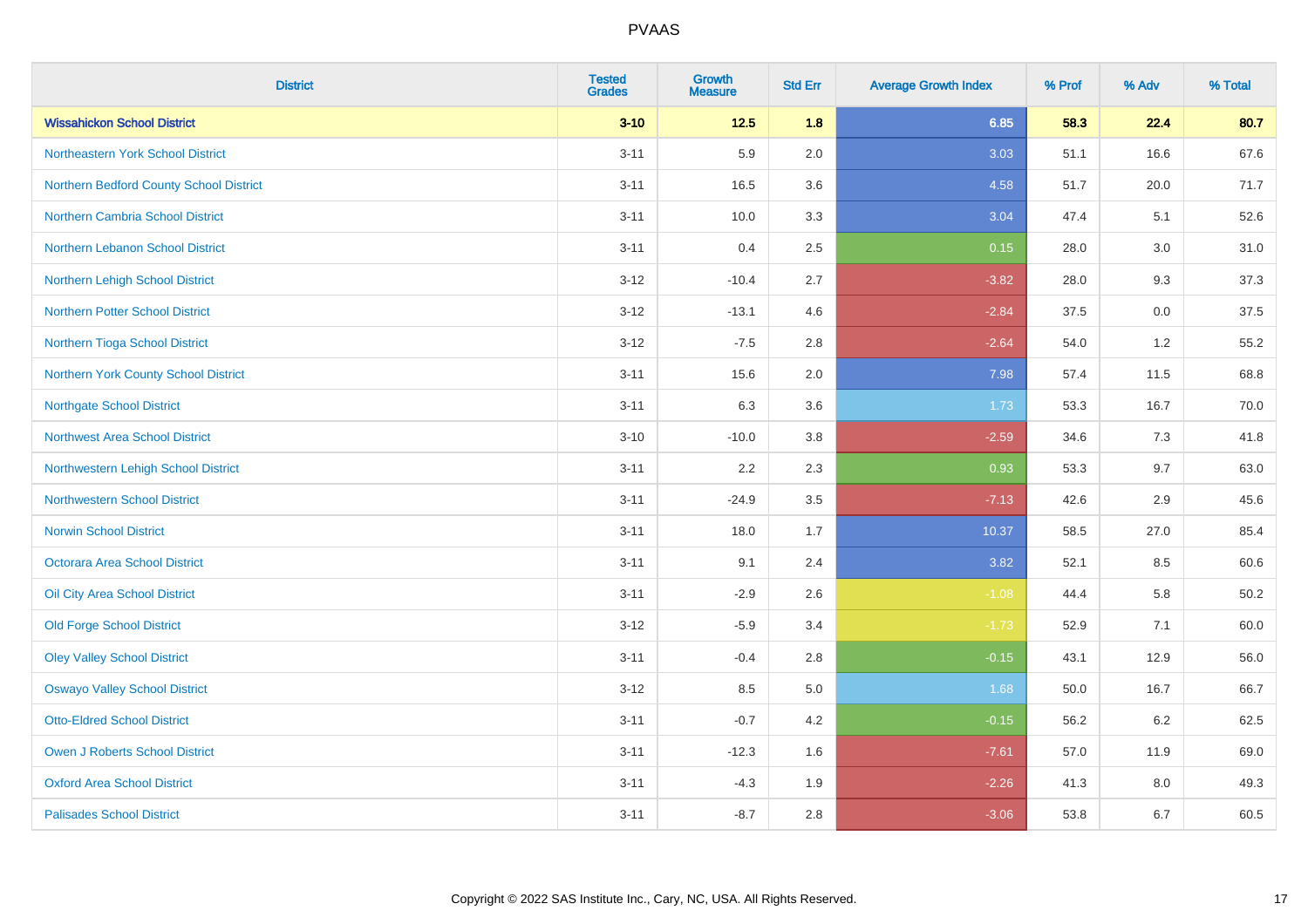| <b>District</b>                               | <b>Tested</b><br><b>Grades</b> | Growth<br><b>Measure</b> | <b>Std Err</b> | <b>Average Growth Index</b> | % Prof | % Adv   | % Total |
|-----------------------------------------------|--------------------------------|--------------------------|----------------|-----------------------------|--------|---------|---------|
| <b>Wissahickon School District</b>            | $3 - 10$                       | $12.5$                   | 1.8            | 6.85                        | 58.3   | 22.4    | 80.7    |
| <b>Palmerton Area School District</b>         | $3 - 11$                       | $-1.2$                   | 3.0            | $-0.39$                     | 57.4   | 5.0     | 62.4    |
| Palmyra Area School District                  | $3 - 11$                       | 5.6                      | 1.9            | 2.96                        | 56.4   | 15.6    | 72.0    |
| <b>Panther Valley School District</b>         | $3 - 12$                       | $-0.6$                   | 3.3            | $-0.19$                     | 47.9   | 4.3     | 52.1    |
| <b>Parkland School District</b>               | $3 - 11$                       | 5.3                      | 1.2            | 4.30                        | 58.0   | 22.3    | 80.4    |
| Pen Argyl Area School District                | $3 - 12$                       | 9.2                      | 2.7            | 3.46                        | 50.0   | 12.6    | 62.6    |
| <b>Penn Cambria School District</b>           | $3 - 11$                       | $-0.0$                   | 2.7            | $-0.01$                     | 61.5   | 7.7     | 69.2    |
| <b>Penn Hills School District</b>             | $3 - 11$                       | $-7.6$                   | 2.6            | $-2.94$                     | 33.1   | 0.7     | 33.8    |
| <b>Penn Manor School District</b>             | $3 - 11$                       | $-0.4$                   | 1.6            | $-0.25$                     | 51.9   | 12.6    | 64.5    |
| <b>Penncrest School District</b>              | $3 - 11$                       | 5.7                      | 2.2            | 2.57                        | 47.2   | 7.1     | 54.3    |
| Penn-Delco School District                    | $3 - 11$                       | $-6.8$                   | 1.9            | $-3.51$                     | 46.6   | 3.2     | 49.8    |
| <b>Pennridge School District</b>              | $3 - 10$                       | $-16.8$                  | 1.4            | $-11.59$                    | 46.8   | 8.0     | 54.9    |
| <b>Penns Manor Area School District</b>       | $3 - 12$                       | $-17.0$                  | 3.7            | $-4.52$                     | 29.7   | 3.1     | 32.8    |
| Penns Valley Area School District             | $3 - 12$                       | 14.0                     | 2.9            | 4.80                        | 41.9   | 23.1    | 65.0    |
| <b>Pennsbury School District</b>              | $3 - 11$                       | 11.7                     | 1.5            | 7.90                        | 60.1   | 21.3    | 81.3    |
| Pennsylvania Cyber Charter School             | $3 - 11$                       | 11.6                     | 1.5            | 7.54                        | 46.3   | $5.0\,$ | 51.3    |
| Pennsylvania Distance Learning Charter School | $3 - 12$                       | 9.3                      | 4.2            | 2.22                        | 42.2   | 3.1     | 45.3    |
| Pennsylvania Leadership Charter School        | $3 - 11$                       | 4.6                      | 2.2            | 2.13                        | 55.4   | 11.2    | 66.7    |
| Pennsylvania Virtual Charter School           | $3 - 11$                       | 11.8                     | 3.5            | 3.37                        | 56.5   | 11.1    | 67.6    |
| <b>Penn-Trafford School District</b>          | $3 - 11$                       | 13.4                     | 1.7            | 7.87                        | 62.3   | 21.9    | 84.2    |
| People For People Charter School              | $3 - 12$                       | 13.3                     | 5.5            | 2.43                        | 13.5   | 0.0     | 13.5    |
| <b>Pequea Valley School District</b>          | $3 - 11$                       | $-5.8$                   | 3.2            | $-1.80$                     | 39.8   | 9.1     | 48.9    |
| <b>Perkiomen Valley School District</b>       | $3 - 11$                       | $-3.5$                   | 1.6            | $-2.18$                     | 53.8   | 13.4    | 67.2    |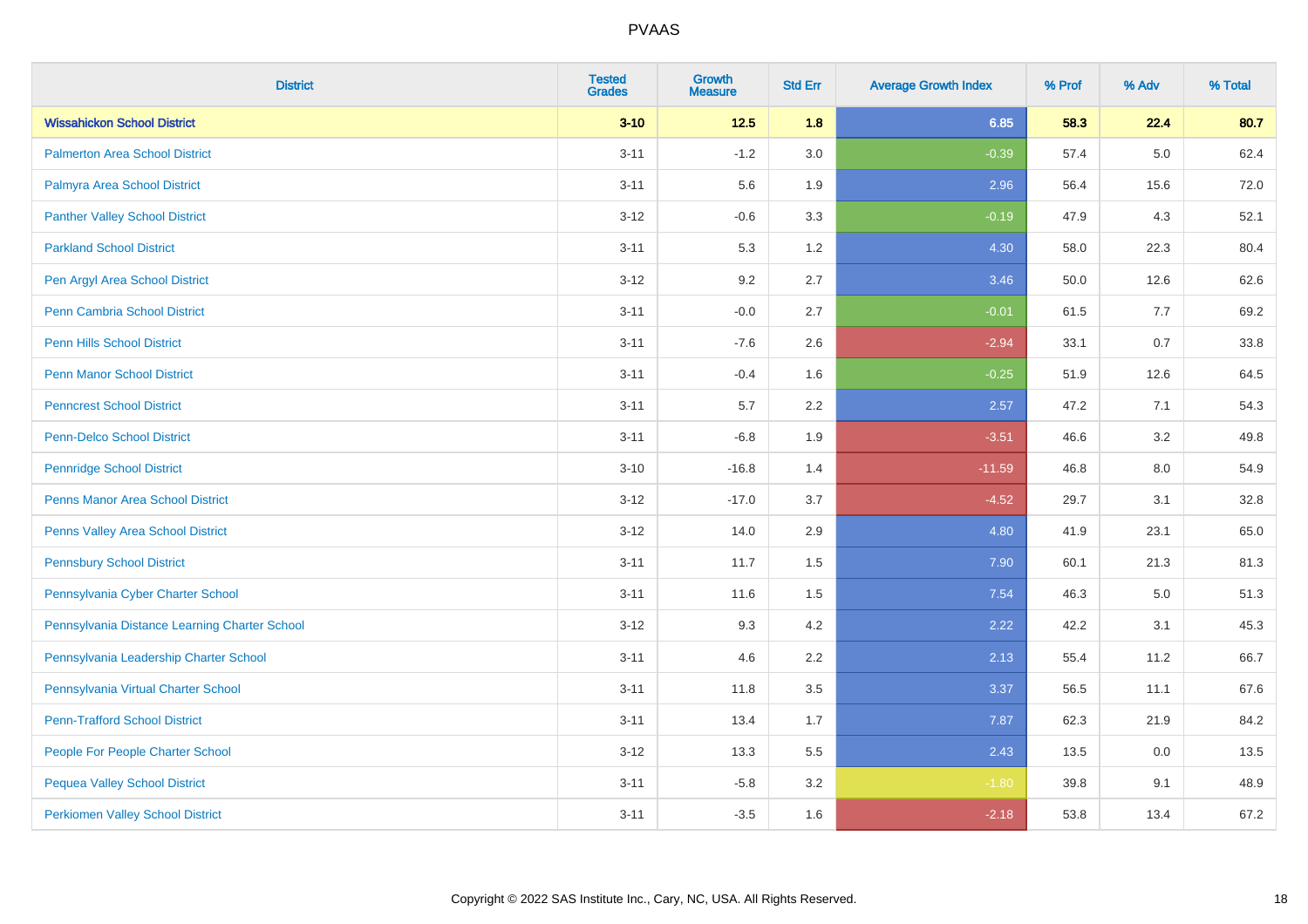| <b>District</b>                                                       | <b>Tested</b><br><b>Grades</b> | <b>Growth</b><br><b>Measure</b> | <b>Std Err</b> | <b>Average Growth Index</b> | % Prof | % Adv | % Total |
|-----------------------------------------------------------------------|--------------------------------|---------------------------------|----------------|-----------------------------|--------|-------|---------|
| <b>Wissahickon School District</b>                                    | $3 - 10$                       | $12.5$                          | 1.8            | 6.85                        | 58.3   | 22.4  | 80.7    |
| Perseus House Charter School Of Excellence                            | $6 - 11$                       | $-5.2$                          | 3.0            | $-1.72$                     | 16.5   | 0.0   | 16.5    |
| <b>Peters Township School District</b>                                | $3 - 11$                       | 5.0                             | 1.8            | 2.76                        | 59.8   | 26.1  | 85.9    |
| Philadelphia Academy Charter School                                   | $3 - 11$                       | $-8.9$                          | 2.9            | $-3.04$                     | 50.5   | 2.9   | 53.4    |
| Philadelphia City School District                                     | $3 - 12$                       | 7.5                             | 0.6            | 12.64                       | 38.4   | 7.0   | 45.4    |
| Philadelphia Electrical & Tech Charter High School                    | $10 - 10$                      | $-0.5$                          | 2.9            | $-0.15$                     | 8.8    | 0.0   | 8.8     |
| Philipsburg-Osceola Area School District                              | $3 - 11$                       | $-24.8$                         | 3.3            | $-7.43$                     | 19.7   | 2.6   | 22.4    |
| <b>Phoenixville Area School District</b>                              | $3 - 11$                       | $-1.7$                          | 2.1            | $-0.83$                     | 59.9   | 10.6  | 70.5    |
| <b>Pine Grove Area School District</b>                                | $3 - 11$                       | $-7.7$                          | 2.9            | $-2.66$                     | 42.3   | 7.7   | 50.0    |
| <b>Pine-Richland School District</b>                                  | $3 - 11$                       | 11.5                            | 1.8            | 6.31                        | 60.6   | 24.4  | 85.0    |
| <b>Pittsburgh School District</b>                                     | $3 - 11$                       | $-3.3$                          | 1.1            | $-3.04$                     | 33.9   | 8.2   | 42.1    |
| <b>Pittston Area School District</b>                                  | $3 - 11$                       | $-10.1$                         | 5.6            | $-1.80$                     | 38.1   | 9.5   | 47.6    |
| <b>Pleasant Valley School District</b>                                | $3 - 11$                       | 3.1                             | 2.0            | 1.57                        | 57.2   | 5.5   | 62.8    |
| <b>Plum Borough School District</b>                                   | $3 - 11$                       | $-11.3$                         | 2.2            | $-5.19$                     | 51.1   | 9.0   | 60.1    |
| Pocono Mountain School District                                       | $3 - 12$                       | 6.8                             | 1.5            | 4.62                        | 45.8   | 5.0   | 50.7    |
| <b>Port Allegany School District</b>                                  | $3 - 11$                       | 4.4                             | 3.6            | 1.21                        | 28.1   | 9.4   | 37.5    |
| <b>Portage Area School District</b>                                   | $3 - 10$                       | $-8.1$                          | 3.6            | $-2.26$                     | 40.6   | 9.4   | 50.0    |
| <b>Pottsgrove School District</b>                                     | $3 - 11$                       | 2.8                             | 2.0            | 1.35                        | 44.0   | 10.0  | 53.9    |
| <b>Pottstown School District</b>                                      | $3 - 12$                       | $-4.0$                          | 2.4            | $-1.68$                     | 29.8   | 1.2   | 31.0    |
| <b>Pottsville Area School District</b>                                | $3 - 12$                       | 4.4                             | 2.3            | 1.94                        | 44.8   | 5.4   | 50.2    |
| Preparatory Charter School Of Mathematics, Science, Tech, And Careers | $9 - 10$                       | $-4.0$                          | 2.5            | $-1.59$                     | 15.0   | 0.0   | 15.0    |
| Propel Charter School - Braddock Hills                                | $3 - 11$                       | $-13.6$                         | 3.6            | $-3.81$                     | 9.7    | 1.6   | 11.3    |
| <b>Propel Charter School-Homestead</b>                                | $3 - 11$                       | $-11.7$                         | 4.1            | $-2.84$                     | 15.9   | 0.0   | 15.9    |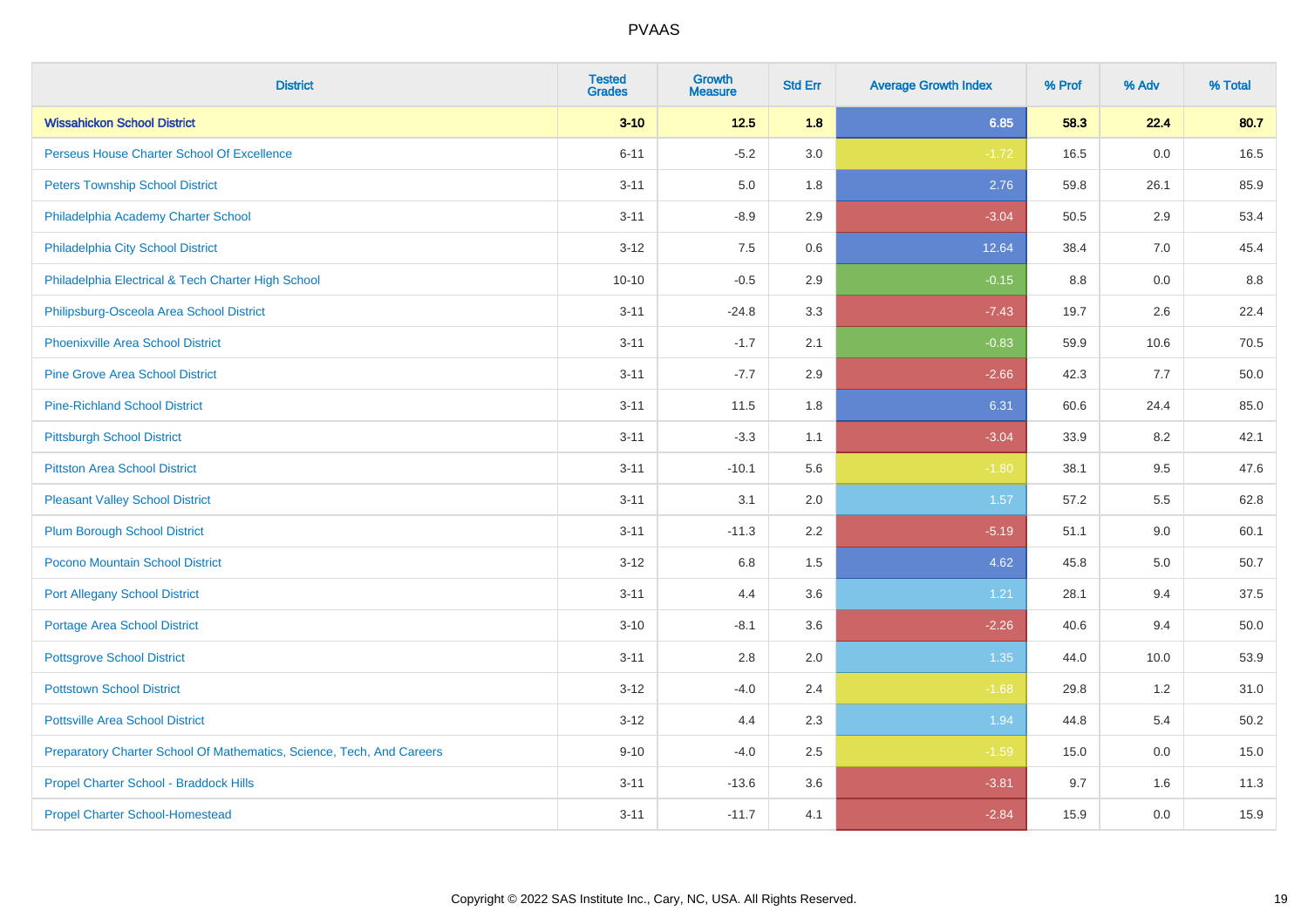| <b>District</b>                                | <b>Tested</b><br><b>Grades</b> | <b>Growth</b><br><b>Measure</b> | <b>Std Err</b> | <b>Average Growth Index</b> | % Prof | % Adv | % Total |
|------------------------------------------------|--------------------------------|---------------------------------|----------------|-----------------------------|--------|-------|---------|
| <b>Wissahickon School District</b>             | $3 - 10$                       | $12.5$                          | 1.8            | 6.85                        | 58.3   | 22.4  | 80.7    |
| <b>Propel Charter School-Montour</b>           | $3 - 10$                       | $-10.7$                         | 3.9            | $-2.71$                     | 13.7   | 0.0   | 13.7    |
| <b>Punxsutawney Area School District</b>       | $3 - 11$                       | 4.2                             | 2.9            | 1.45                        | 55.0   | 5.5   | 60.6    |
| <b>Purchase Line School District</b>           | $3 - 12$                       | 1.7                             | 3.5            | 0.47                        | 43.1   | 5.4   | 48.5    |
| <b>Quaker Valley School District</b>           | $3 - 11$                       | $-2.8$                          | 2.6            | $-1.08$                     | 55.2   | 13.2  | 68.4    |
| <b>Quakertown Community School District</b>    | $3 - 12$                       | $-4.4$                          | 1.6            | $-2.70$                     | 56.5   | 10.0  | 66.6    |
| <b>Radnor Township School District</b>         | $3 - 12$                       | 1.0                             | 2.1            | 0.50                        | 65.0   | 23.2  | 88.2    |
| <b>Reach Cyber Charter School</b>              | $3 - 11$                       | 8.1                             | 4.7            | 1.72                        | 42.4   | 4.6   | 47.0    |
| <b>Reading School District</b>                 | $3 - 11$                       | 10.1                            | 1.4            | 7.25                        | 24.7   | 2.4   | 27.2    |
| <b>Redbank Valley School District</b>          | $3 - 11$                       | $-9.5$                          | 3.4            | $-2.77$                     | 31.5   | 4.9   | 36.4    |
| Renaissance Academy Charter School             | $3 - 11$                       | 8.3                             | 3.3            | 2.54                        | 45.6   | 22.8  | 68.4    |
| <b>Reynolds School District</b>                | $3 - 10$                       | $0.5\,$                         | 3.4            | 0.16                        | 52.1   | 7.0   | 59.2    |
| <b>Richland School District</b>                | $3 - 11$                       | $6.7\,$                         | 2.9            | 2.33                        | 62.2   | 19.2  | 81.4    |
| <b>Ridgway Area School District</b>            | $3 - 11$                       | $-14.5$                         | 4.1            | $-3.56$                     | 49.0   | 9.8   | 58.8    |
| <b>Ridley School District</b>                  | $3 - 12$                       | 10.0                            | 1.6            | 6.10                        | 45.6   | 8.2   | 53.8    |
| <b>Ringgold School District</b>                | $3 - 11$                       | $-14.7$                         | 2.4            | $-6.04$                     | 41.5   | 7.9   | 49.4    |
| <b>Riverside Beaver County School District</b> | $3 - 11$                       | $-14.0$                         | 3.0            | $-4.64$                     | 49.4   | 8.8   | 58.2    |
| <b>Riverside School District</b>               | $3 - 11$                       | $-3.2$                          | 3.0            | $-1.09$                     | 43.0   | 9.0   | 52.0    |
| <b>Riverview School District</b>               | $3 - 11$                       | $-4.6$                          | 3.8            | $-1.20$                     | 57.9   | 15.8  | 73.7    |
| <b>Roberto Clemente Charter School</b>         | $3 - 12$                       | 2.2                             | 4.9            | 0.45                        | 27.5   | 5.0   | 32.5    |
| <b>Rochester Area School District</b>          | $3 - 11$                       | $-13.2$                         | 4.6            | $-2.89$                     | 19.5   | 1.3   | 20.8    |
| <b>Rose Tree Media School District</b>         | $3 - 10$                       | $-25.6$                         | 2.4            | $-10.76$                    | 54.8   | 6.4   | 61.2    |
| Saint Marys Area School District               | $3 - 11$                       | 7.8                             | 2.6            | 3.04                        | 57.0   | 8.2   | 65.2    |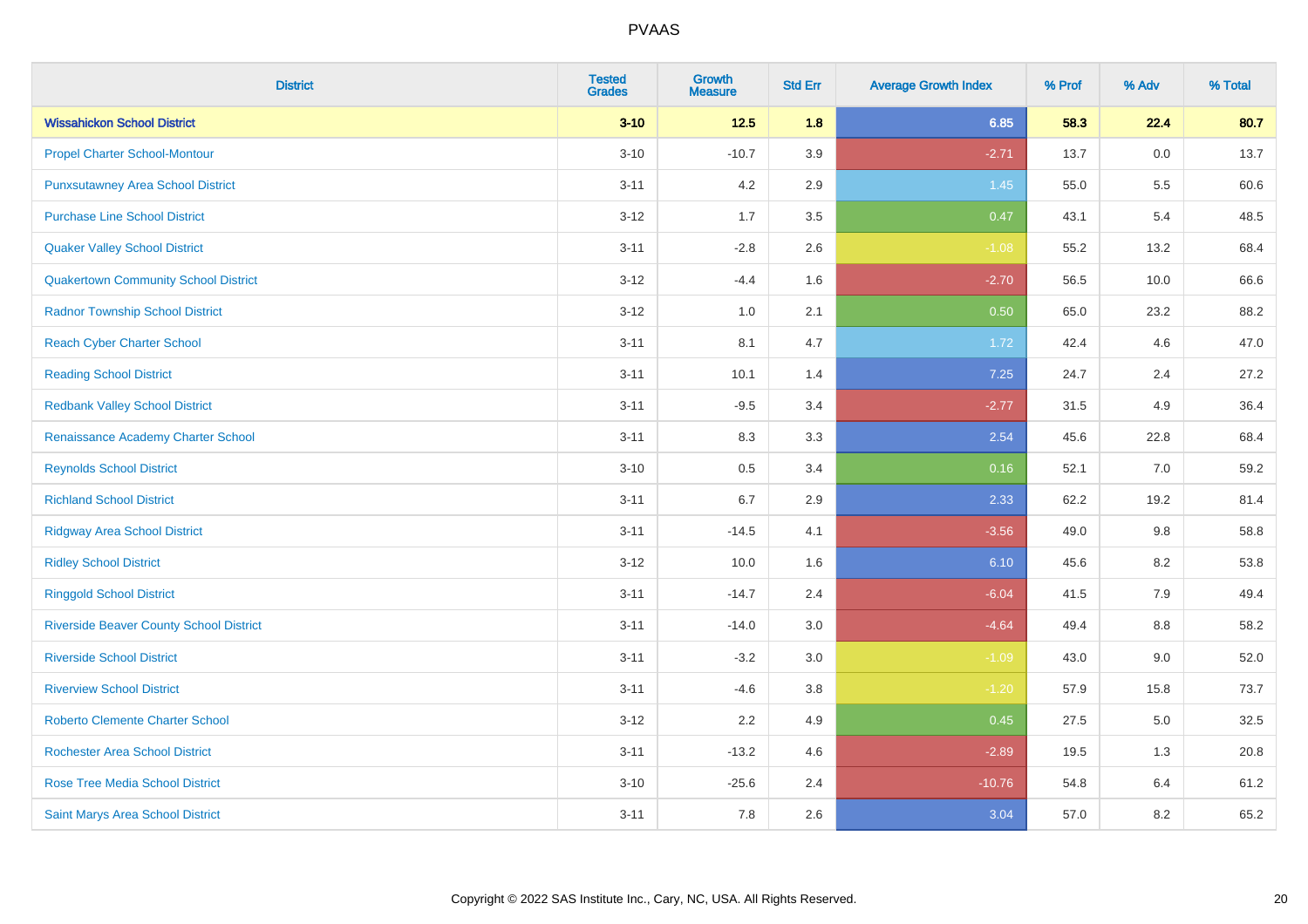| <b>District</b>                               | <b>Tested</b><br><b>Grades</b> | <b>Growth</b><br><b>Measure</b> | <b>Std Err</b> | <b>Average Growth Index</b> | % Prof | % Adv | % Total |
|-----------------------------------------------|--------------------------------|---------------------------------|----------------|-----------------------------|--------|-------|---------|
| <b>Wissahickon School District</b>            | $3 - 10$                       | $12.5$                          | 1.8            | 6.85                        | 58.3   | 22.4  | 80.7    |
| <b>Salisbury Township School District</b>     | $3 - 11$                       | 6.3                             | 3.6            | 1.77                        | 46.2   | 6.6   | 52.8    |
| Salisbury-Elk Lick School District            | $3 - 11$                       | $-13.5$                         | 5.9            | $-2.30$                     | 27.8   | 0.0   | 27.8    |
| <b>Saucon Valley School District</b>          | $3 - 11$                       | 14.7                            | 2.5            | 5.98                        | 48.7   | 20.2  | 69.0    |
| <b>Sayre Area School District</b>             | $3 - 11$                       | 11.2                            | 3.5            | 3.20                        | 52.2   | 7.5   | 59.7    |
| <b>School Lane Charter School</b>             | $3 - 11$                       | 12.4                            | 3.6            | 3.43                        | 59.1   | 9.8   | 68.9    |
| Schuylkill Haven Area School District         | $3 - 11$                       | $-15.3$                         | 3.1            | $-4.87$                     | 49.7   | 2.4   | 52.1    |
| <b>Schuylkill Valley School District</b>      | $3 - 11$                       | 1.4                             | 2.5            | 0.56                        | 55.1   | 10.2  | 65.3    |
| <b>Scranton School District</b>               | $3-12$                         | $-2.9$                          | 2.4            | $-1.22$                     | 45.6   | 3.6   | 49.1    |
| <b>Selinsgrove Area School District</b>       | $3 - 12$                       | 8.3                             | 2.3            | 3.54                        | 56.8   | 10.0  | 66.8    |
| <b>Seneca Valley School District</b>          | $3 - 11$                       | $-1.4$                          | 1.4            | $-0.99$                     | 57.2   | 11.4  | 68.6    |
| <b>Shade-Central City School District</b>     | $3 - 11$                       | $-5.9$                          | 4.6            | $-1.28$                     | 27.8   | 0.0   | 27.8    |
| <b>Shaler Area School District</b>            | $3 - 11$                       | $-0.8$                          | 1.9            | $-0.43$                     | 49.1   | 9.6   | 58.7    |
| <b>Shamokin Area School District</b>          | $3 - 11$                       | $-7.7$                          | 4.8            | $-1.60$                     | 38.1   | 3.2   | 41.3    |
| <b>Shanksville-Stonycreek School District</b> | $3 - 10$                       | 7.0                             | 5.9            | 1.20                        | 64.7   | 17.6  | 82.4    |
| <b>Sharon City School District</b>            | $3 - 11$                       | 4.9                             | 2.6            | 1.87                        | 48.2   | 5.3   | 53.4    |
| <b>Sharpsville Area School District</b>       | $3 - 11$                       | $-1.4$                          | 3.5            | $-0.40$                     | 55.2   | 13.4  | 68.7    |
| <b>Shenandoah Valley School District</b>      | $3 - 11$                       | 9.7                             | 3.9            | 2.49                        | 28.3   | 5.0   | 33.3    |
| Shenango Area School District                 | $3 - 11$                       | $-2.6$                          | 3.3            | $-0.79$                     | 50.6   | 13.9  | 64.6    |
| <b>Shikellamy School District</b>             | $3 - 10$                       | $-22.3$                         | 2.5            | $-8.92$                     | 33.3   | 6.1   | 39.5    |
| <b>Shippensburg Area School District</b>      | $3 - 11$                       | 9.3                             | 1.9            | 4.84                        | 53.1   | 10.2  | 63.3    |
| <b>Slippery Rock Area School District</b>     | $3 - 11$                       | $-6.3$                          | 2.5            | $-2.51$                     | 56.2   | 9.5   | 65.7    |
| <b>Smethport Area School District</b>         | $3-12$                         | 0.6                             | 3.9            | 0.15                        | 37.0   | 1.8   | 38.9    |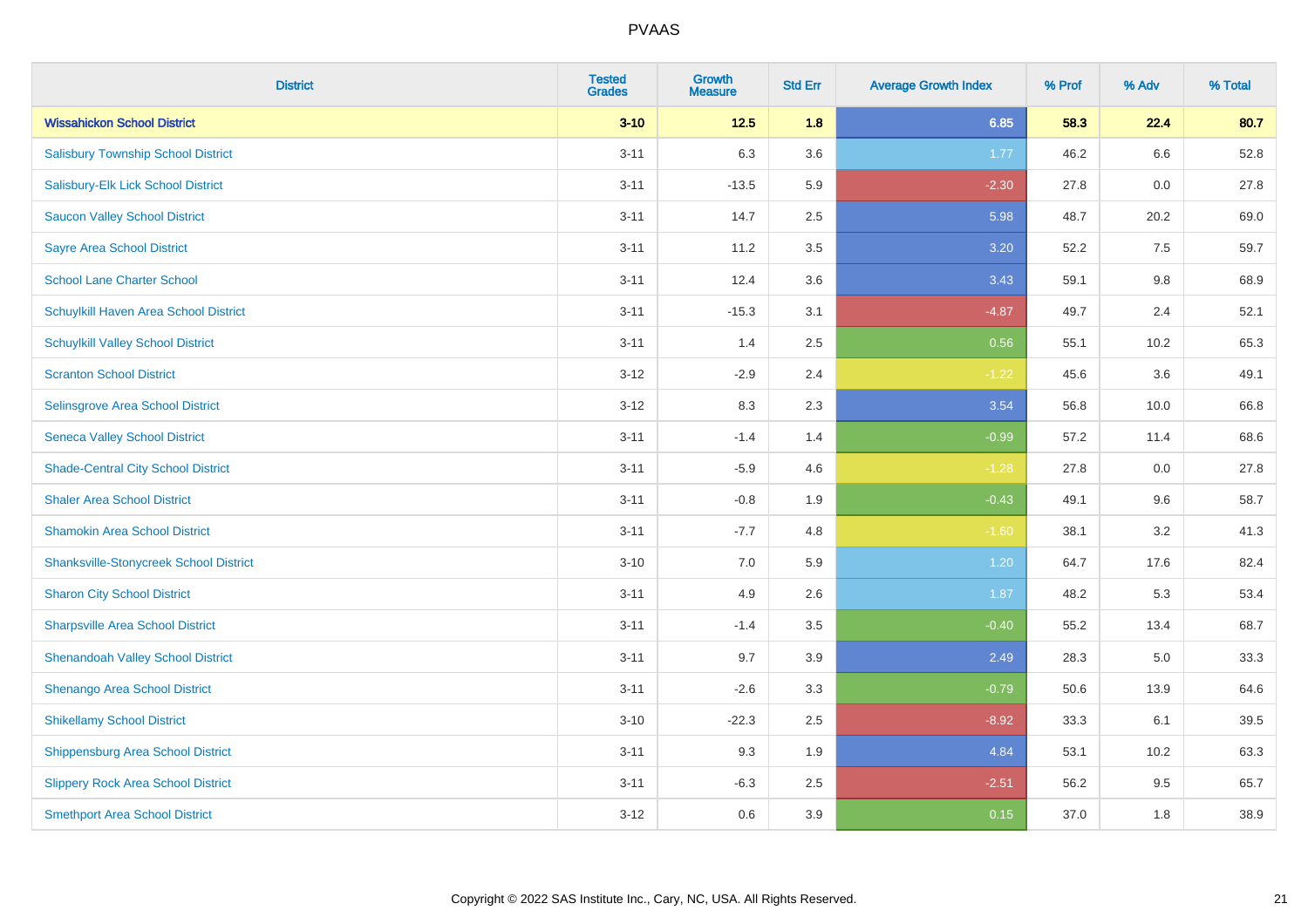| <b>District</b>                            | <b>Tested</b><br><b>Grades</b> | <b>Growth</b><br><b>Measure</b> | <b>Std Err</b> | <b>Average Growth Index</b> | % Prof | % Adv   | % Total |
|--------------------------------------------|--------------------------------|---------------------------------|----------------|-----------------------------|--------|---------|---------|
| <b>Wissahickon School District</b>         | $3 - 10$                       | $12.5$                          | 1.8            | 6.85                        | 58.3   | 22.4    | 80.7    |
| <b>Solanco School District</b>             | $3 - 11$                       | $-11.0$                         | 2.0            | $-5.55$                     | 41.6   | $4.5\,$ | 46.1    |
| <b>Somerset Area School District</b>       | $3 - 11$                       | $-4.4$                          | 2.3            | $-1.93$                     | 44.4   | 14.9    | 59.3    |
| <b>Souderton Area School District</b>      | $3 - 11$                       | 12.4                            | 1.5            | 8.28                        | 61.7   | 15.2    | 76.9    |
| South Allegheny School District            | $3 - 11$                       | $-8.8$                          | 3.2            | $-2.70$                     | 40.5   | 0.0     | 40.5    |
| South Butler County School District        | $3 - 10$                       | 3.9                             | 2.5            | 1.54                        | 53.1   | 16.6    | 69.7    |
| South Eastern School District              | $3 - 11$                       | 0.9                             | 2.4            | 0.39                        | 54.8   | 6.6     | 61.4    |
| South Fayette Township School District     | $3 - 11$                       | 1.7                             | 2.0            | 0.88                        | 61.0   | 26.5    | 87.6    |
| <b>South Park School District</b>          | $3 - 11$                       | $-11.3$                         | 2.7            | $-4.23$                     | 53.5   | 13.7    | 67.3    |
| South Side Area School District            | $3 - 11$                       | $-1.6$                          | 3.3            | $-0.48$                     | 50.0   | 6.8     | 56.8    |
| South Western School District              | $3-12$                         | 3.9                             | 1.9            | 2.08                        | 60.2   | 8.1     | 68.3    |
| South Williamsport Area School District    | $3 - 10$                       | $-5.7$                          | 2.5            | $-2.30$                     | 45.5   | 4.5     | 50.0    |
| <b>Southeastern Greene School District</b> | $3 - 10$                       | 3.3                             | 4.6            | 0.72                        | 57.6   | 6.1     | 63.6    |
| Southern Columbia Area School District     | $3 - 11$                       | $-14.6$                         | 3.0            | $-4.92$                     | 55.0   | 4.0     | 59.0    |
| <b>Southern Fulton School District</b>     | $3 - 11$                       | $-23.7$                         | 4.4            | $-5.37$                     | 34.2   | 10.5    | 44.7    |
| Southern Huntingdon County School District | $3 - 11$                       | $-12.9$                         | 3.2            | $-3.98$                     | 32.5   | 2.5     | 35.0    |
| Southern Lehigh School District            | $3 - 11$                       | $-0.4$                          | 2.3            | $-0.17$                     | 66.1   | 11.9    | 78.0    |
| Southern Tioga School District             | $3 - 11$                       | $-11.5$                         | 2.7            | $-4.25$                     | 47.8   | 6.4     | 54.3    |
| Southern York County School District       | $3 - 11$                       | 14.2                            | 2.1            | 6.91                        | 55.1   | 18.1    | 73.1    |
| <b>Southmoreland School District</b>       | $3 - 11$                       | $-8.3$                          | 3.6            | $-2.32$                     | 56.8   | 7.2     | 64.0    |
| <b>Spring Cove School District</b>         | $3 - 11$                       | 3.4                             | 2.5            | 1.33                        | 47.8   | 12.7    | 60.4    |
| <b>Spring Grove Area School District</b>   | $3 - 11$                       | 5.6                             | 2.1            | 2.68                        | 55.1   | 15.0    | 70.1    |
| <b>Springfield School District</b>         | $3 - 11$                       | 13.8                            | 1.7            | 7.99                        | 60.9   | 21.5    | 82.4    |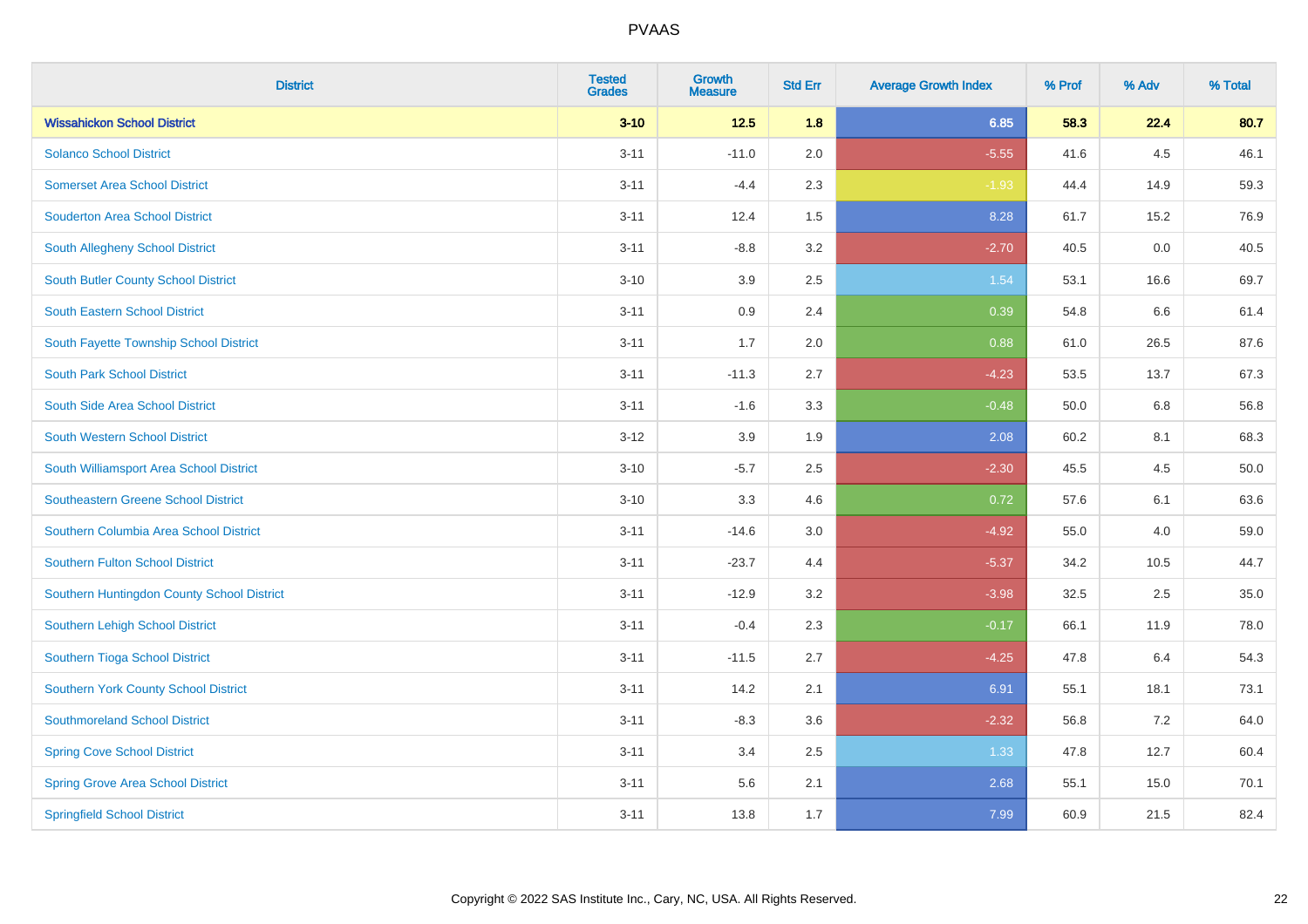| <b>District</b>                              | <b>Tested</b><br><b>Grades</b> | <b>Growth</b><br><b>Measure</b> | <b>Std Err</b> | <b>Average Growth Index</b> | % Prof | % Adv   | % Total |
|----------------------------------------------|--------------------------------|---------------------------------|----------------|-----------------------------|--------|---------|---------|
| <b>Wissahickon School District</b>           | $3 - 10$                       | $12.5$                          | 1.8            | 6.85                        | 58.3   | 22.4    | 80.7    |
| <b>Springfield Township School District</b>  | $3 - 11$                       | $-18.9$                         | 3.2            | $-5.88$                     | 62.6   | $3.6\,$ | 66.3    |
| <b>Spring-Ford Area School District</b>      | $3 - 11$                       | 6.0                             | 1.3            | 4.46                        | 60.8   | 16.5    | 77.4    |
| <b>State College Area School District</b>    | $3 - 11$                       | 20.5                            | 1.4            | 14.33                       | 58.0   | 25.9    | 84.0    |
| <b>Steel Valley School District</b>          | $3 - 11$                       | 6.5                             | 3.4            | 1.89                        | 50.7   | 5.6     | 56.3    |
| <b>Steelton-Highspire School District</b>    | $3 - 11$                       | $-11.8$                         | 3.5            | $-3.40$                     | 14.5   | 0.0     | 14.5    |
| <b>Sto-Rox School District</b>               | $3 - 10$                       | 6.6                             | 3.7            | 1.80                        | 13.4   | 0.0     | 13.4    |
| <b>Stroudsburg Area School District</b>      | $3 - 11$                       | 5.5                             | 1.9            | 2.88                        | 48.1   | 4.2     | 52.3    |
| <b>Sugar Valley Rural Charter School</b>     | $3 - 11$                       | $-11.0$                         | 4.5            | $-2.46$                     | 14.9   | 0.0     | 14.9    |
| <b>Sullivan County School District</b>       | $3 - 10$                       | $-4.0$                          | 4.4            | $-0.90$                     | 66.7   | $2.6\,$ | 69.2    |
| <b>Susquehanna Community School District</b> | $3 - 11$                       | $-2.8$                          | 4.2            | $-0.66$                     | 49.4   | 6.9     | 56.3    |
| Susquehanna Township School District         | $3 - 12$                       | $-5.8$                          | 2.7            | $-2.17$                     | 36.0   | 5.6     | 41.6    |
| <b>Susquenita School District</b>            | $3 - 11$                       | $-0.1$                          | 2.8            | $-0.01$                     | 47.7   | 10.1    | 57.8    |
| <b>Tacony Academy Charter School</b>         | $3 - 11$                       | $-14.7$                         | 3.0            | $-4.82$                     | 22.4   | 1.8     | 24.1    |
| <b>Tamaqua Area School District</b>          | $3 - 12$                       | $-8.2$                          | 2.5            | $-3.24$                     | 44.5   | 1.9     | 46.4    |
| <b>Tech Freire Charter School</b>            | $9 - 11$                       | 9.3                             | 2.9            | 3.26                        | 18.0   | 1.1     | 19.1    |
| The New Academy Charter School               | $8 - 11$                       | $-10.4$                         | 5.2            | $-2.00$                     | 0.0    | 0.0     | $0.0\,$ |
| <b>Tidioute Community Charter School</b>     | $3 - 11$                       | 5.7                             | 5.1            | 1.11                        | 34.4   | 21.9    | 56.2    |
| <b>Titusville Area School District</b>       | $3 - 11$                       | $-13.2$                         | 2.6            | $-4.99$                     | 43.2   | 4.8     | 48.0    |
| <b>Towanda Area School District</b>          | $3 - 11$                       | 4.0                             | 2.8            | 1.44                        | 39.4   | 6.6     | 46.0    |
| <b>Trinity Area School District</b>          | $3 - 11$                       | $-5.4$                          | 2.0            | $-2.71$                     | 48.3   | 11.8    | 60.1    |
| <b>Tri-Valley School District</b>            | $3 - 10$                       | $-6.4$                          | 4.1            | $-1.57$                     | 37.0   | 4.4     | 41.3    |
| <b>Troy Area School District</b>             | $3 - 10$                       | $-4.3$                          | 3.4            | $-1.26$                     | 43.2   | 5.7     | 48.9    |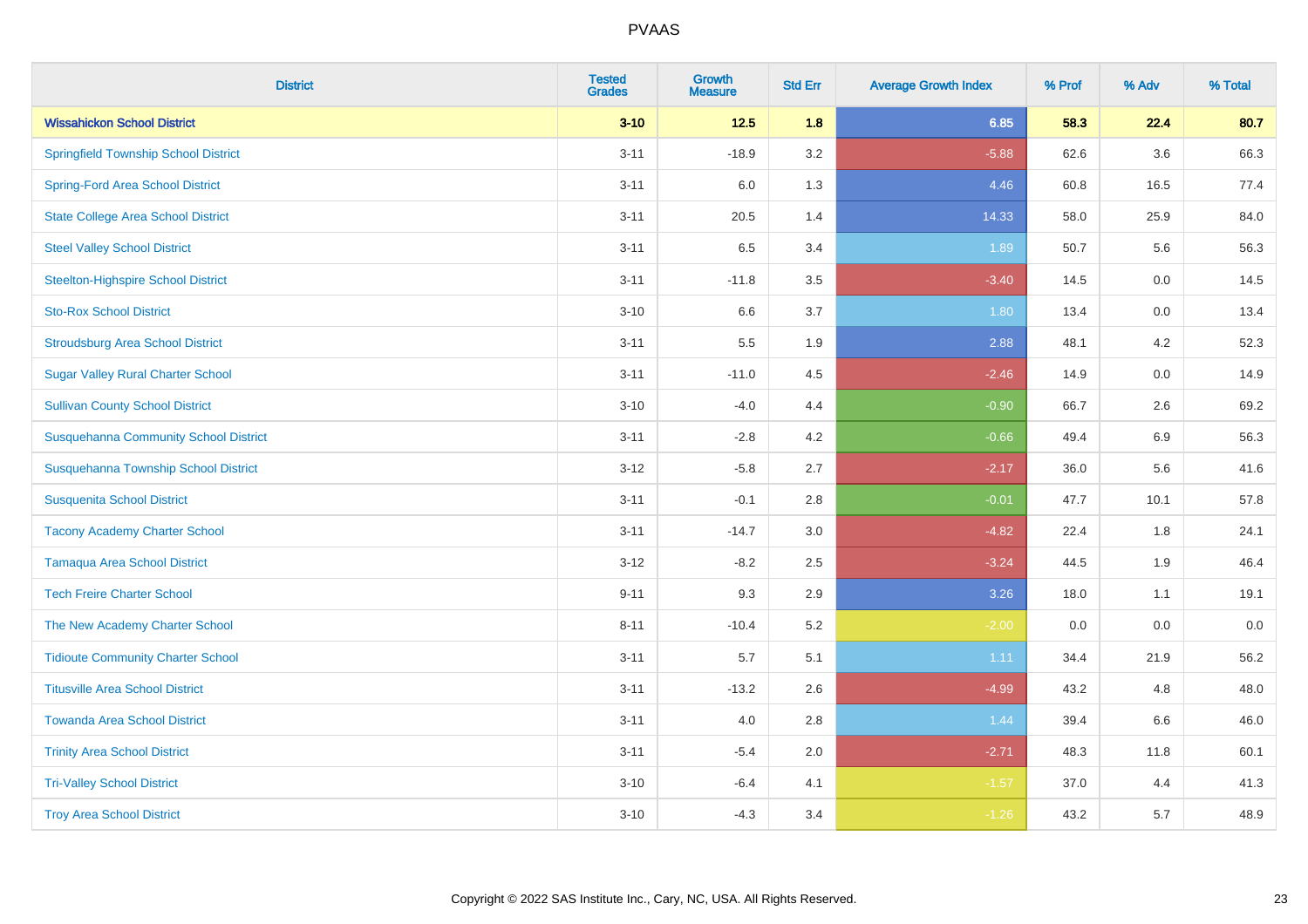| <b>District</b>                                | <b>Tested</b><br><b>Grades</b> | <b>Growth</b><br><b>Measure</b> | <b>Std Err</b> | <b>Average Growth Index</b> | % Prof | % Adv | % Total |
|------------------------------------------------|--------------------------------|---------------------------------|----------------|-----------------------------|--------|-------|---------|
| <b>Wissahickon School District</b>             | $3 - 10$                       | $12.5$                          | 1.8            | 6.85                        | 58.3   | 22.4  | 80.7    |
| <b>Tulpehocken Area School District</b>        | $3-12$                         | $-13.7$                         | 2.8            | $-4.81$                     | 36.7   | 2.8   | 39.4    |
| <b>Tunkhannock Area School District</b>        | $3 - 11$                       | 2.3                             | 2.2            | 1.01                        | 44.9   | 9.6   | 54.6    |
| <b>Turkeyfoot Valley Area School District</b>  | $3 - 12$                       | $-4.3$                          | 5.6            | $-0.76$                     | 22.0   | 5.1   | 27.1    |
| <b>Tuscarora School District</b>               | $3 - 11$                       | $-0.6$                          | 2.3            | $-0.27$                     | 45.1   | 8.1   | 53.2    |
| <b>Tussey Mountain School District</b>         | $3 - 12$                       | 1.5                             | 3.7            | 0.40                        | 38.6   | 1.8   | 40.4    |
| <b>Twin Valley School District</b>             | $3 - 12$                       | $-3.6$                          | 2.1            | $-1.69$                     | 49.6   | 7.1   | 56.8    |
| <b>Tyrone Area School District</b>             | $3 - 12$                       | 19.7                            | 2.5            | 7.87                        | 60.4   | 16.7  | 77.1    |
| <b>Union Area School District</b>              | $3 - 11$                       | 1.9                             | 4.3            | 0.44                        | 61.5   | 0.0   | 61.5    |
| <b>Union City Area School District</b>         | $3 - 12$                       | $-10.2$                         | 3.6            | $-2.87$                     | 42.9   | 3.2   | 46.0    |
| <b>Union School District</b>                   | $3 - 12$                       | 2.3                             | 4.2            | 0.54                        | 32.6   | 7.0   | 39.5    |
| <b>Uniontown Area School District</b>          | $3 - 11$                       | $6.0\,$                         | 3.2            | 1.87                        | 62.4   | 5.9   | 68.2    |
| <b>Unionville-Chadds Ford School District</b>  | $3 - 11$                       | 17.1                            | 3.1            | 5.51                        | 68.1   | 13.2  | 81.3    |
| <b>United School District</b>                  | $3 - 11$                       | 2.1                             | 3.4            | 0.63                        | 60.3   | 6.6   | 66.9    |
| <b>Universal Audenried Charter School</b>      | $9 - 11$                       | $-5.8$                          | 2.4            | $-2.40$                     | 14.6   | 0.0   | 14.6    |
| <b>Upper Adams School District</b>             | $3 - 11$                       | 1.3                             | 2.9            | 0.47                        | 55.2   | 8.6   | 63.8    |
| <b>Upper Darby School District</b>             | $3 - 12$                       | 6.9                             | 1.5            | 4.62                        | 45.0   | 6.7   | 51.7    |
| <b>Upper Dauphin Area School District</b>      | $3 - 11$                       | $-6.3$                          | 3.2            | $-1.98$                     | 37.4   | 4.8   | 42.2    |
| <b>Upper Dublin School District</b>            | $3 - 12$                       | 15.4                            | 1.8            | 8.53                        | 60.8   | 24.8  | 85.6    |
| <b>Upper Merion Area School District</b>       | $3 - 11$                       | 15.3                            | 2.0            | 7.62                        | 59.3   | 19.3  | 78.6    |
| <b>Upper Moreland Township School District</b> | $3 - 11$                       | $-5.0$                          | 2.2            | $-2.31$                     | 57.9   | 4.0   | 61.9    |
| <b>Upper Perkiomen School District</b>         | $3 - 11$                       | 22.1                            | 2.1            | 10.74                       | 57.7   | 13.2  | 70.9    |
| <b>Upper Saint Clair School District</b>       | $3 - 11$                       | 18.5                            | 1.7            | 10.65                       | 61.8   | 30.1  | 91.9    |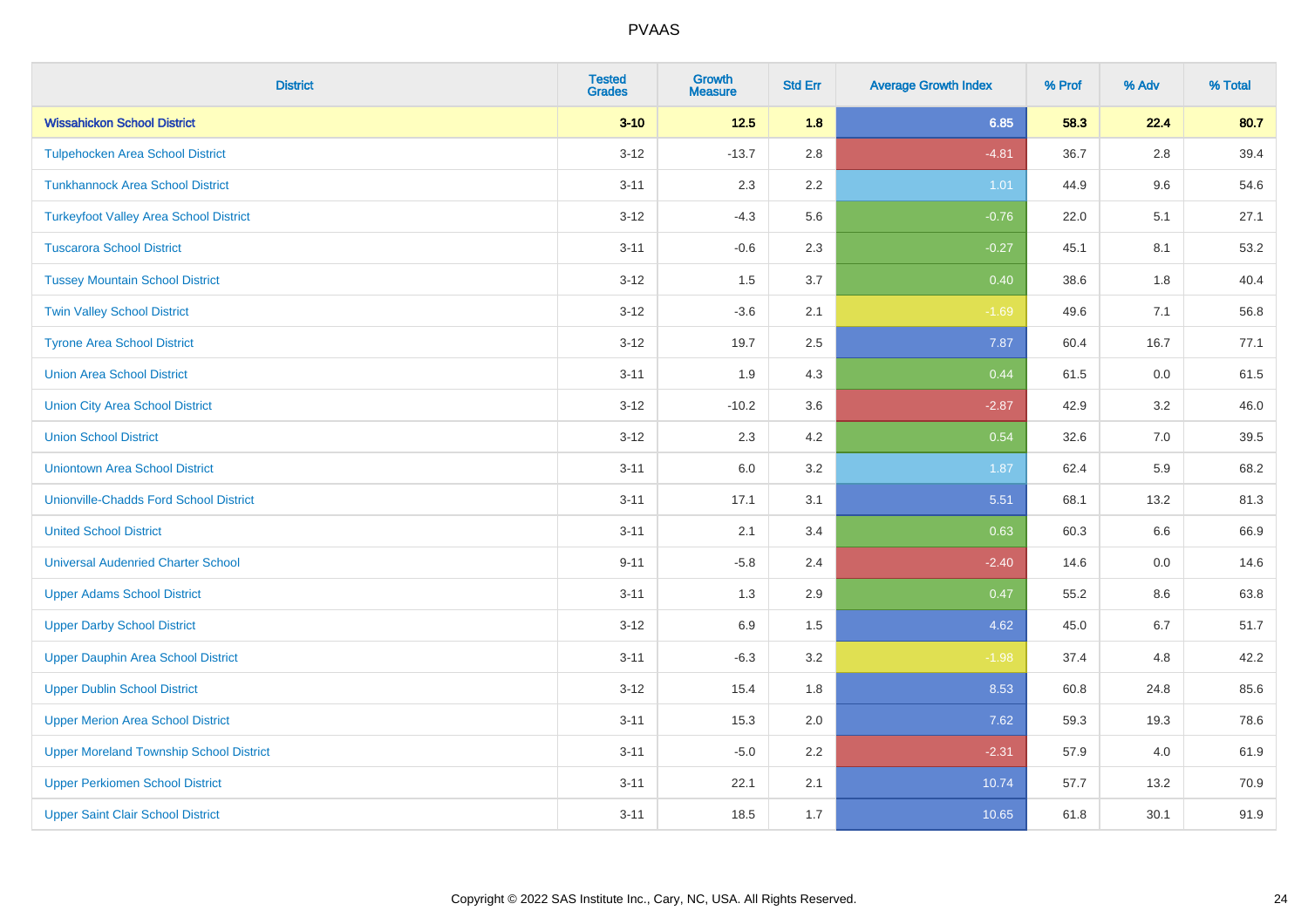| <b>District</b>                               | <b>Tested</b><br><b>Grades</b> | <b>Growth</b><br><b>Measure</b> | <b>Std Err</b> | <b>Average Growth Index</b> | % Prof | % Adv | % Total |
|-----------------------------------------------|--------------------------------|---------------------------------|----------------|-----------------------------|--------|-------|---------|
| <b>Wissahickon School District</b>            | $3 - 10$                       | $12.5$                          | 1.8            | 6.85                        | 58.3   | 22.4  | 80.7    |
| Urban Pathways 6-12 Charter School            | $6 - 11$                       | 4.8                             | 6.4            | 0.75                        | 28.6   | 0.0   | 28.6    |
| <b>Valley Grove School District</b>           | $3 - 10$                       | $-3.7$                          | 3.7            | $-1.01$                     | 51.2   | 6.1   | 57.3    |
| <b>Valley View School District</b>            | $3 - 11$                       | 18.1                            | 2.4            | 7.42                        | 53.7   | 14.7  | 68.4    |
| <b>Wallenpaupack Area School District</b>     | $3 - 11$                       | $-7.1$                          | 2.3            | $-3.09$                     | 40.8   | 2.4   | 43.1    |
| <b>Wallingford-Swarthmore School District</b> | $3 - 10$                       | 0.9                             | 2.4            | 0.38                        | 64.4   | 22.7  | 87.1    |
| <b>Warren County School District</b>          | $3 - 11$                       | $-0.1$                          | 1.8            | $-0.06$                     | 37.2   | 5.3   | 42.6    |
| <b>Warrior Run School District</b>            | $3 - 11$                       | 4.6                             | 3.0            | 1.51                        | 40.9   | 8.1   | 49.0    |
| <b>Warwick School District</b>                | $3 - 11$                       | 5.2                             | 1.9            | 2.76                        | 46.4   | 17.0  | 63.3    |
| <b>Washington School District</b>             | $3 - 11$                       | $-4.9$                          | 2.8            | $-1.76$                     | 30.1   | 2.4   | 32.5    |
| <b>Wattsburg Area School District</b>         | $3 - 11$                       | 6.5                             | 2.7            | 2.43                        | 42.7   | 7.6   | 50.3    |
| <b>Wayne Highlands School District</b>        | $3 - 11$                       | 7.8                             | 2.4            | 3.23                        | 52.3   | 13.1  | 65.4    |
| <b>Waynesboro Area School District</b>        | $3 - 12$                       | $-6.1$                          | 1.9            | $-3.20$                     | 50.0   | 6.8   | 56.8    |
| <b>Wellsboro Area School District</b>         | $3 - 11$                       | $-12.4$                         | 3.0            | $-4.11$                     | 49.2   | 11.9  | 61.1    |
| <b>West Allegheny School District</b>         | $3 - 12$                       | 4.0                             | 2.1            | 1.96                        | 63.1   | 15.7  | 78.8    |
| <b>West Branch Area School District</b>       | $3 - 11$                       | 0.2                             | 3.8            | 0.05                        | 47.2   | 1.9   | 49.1    |
| <b>West Chester Area School District</b>      | $3 - 11$                       | 12.6                            | 1.2            | 10.38                       | 66.8   | 20.2  | 87.0    |
| <b>West Greene School District</b>            | $3 - 11$                       | $-4.5$                          | 4.3            | $-1.04$                     | 36.6   | 7.3   | 43.9    |
| West Jefferson Hills School District          | $3 - 11$                       | 1.8                             | 2.1            | 0.88                        | 55.7   | 20.8  | 76.4    |
| <b>West Middlesex Area School District</b>    | $3 - 10$                       | $-8.4$                          | 3.8            | $-2.21$                     | 34.9   | 2.8   | 37.6    |
| <b>West Mifflin Area School District</b>      | $3 - 12$                       | $-12.3$                         | 2.9            | $-4.22$                     | 39.7   | 10.3  | 50.0    |
| <b>West Perry School District</b>             | $3 - 11$                       | 12.5                            | 2.5            | 4.99                        | 56.6   | 8.4   | 65.0    |
| <b>West Shore School District</b>             | $3-12$                         | 5.0                             | 1.4            | 3.59                        | 54.2   | 9.4   | 63.6    |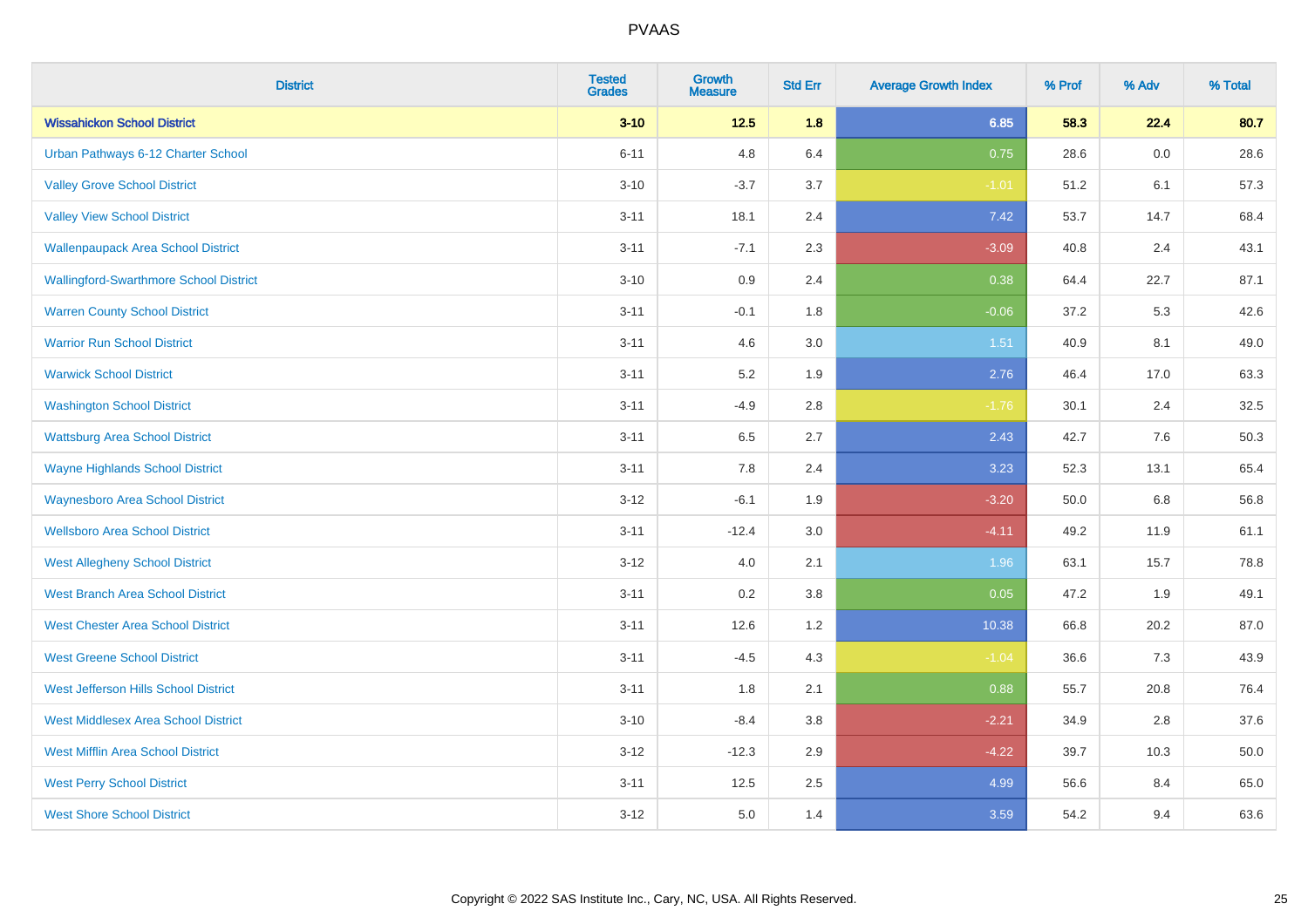| <b>District</b>                                 | <b>Tested</b><br><b>Grades</b> | <b>Growth</b><br><b>Measure</b> | <b>Std Err</b> | <b>Average Growth Index</b> | % Prof | % Adv | % Total |
|-------------------------------------------------|--------------------------------|---------------------------------|----------------|-----------------------------|--------|-------|---------|
| <b>Wissahickon School District</b>              | $3 - 10$                       | $12.5$                          | 1.8            | 6.85                        | 58.3   | 22.4  | 80.7    |
| <b>West Side CTC</b>                            | $9 - 10$                       | $-37.4$                         | 4.3            | $-8.64$                     | 8.8    | 0.0   | 8.8     |
| <b>West York Area School District</b>           | $3 - 12$                       | 3.2                             | 2.3            | 1.38                        | 53.8   | 4.4   | 58.2    |
| <b>Western Beaver County School District</b>    | $3 - 11$                       | $-7.8$                          | 4.2            | $-1.87$                     | 56.5   | 6.5   | 63.0    |
| <b>Western Wayne School District</b>            | $3 - 11$                       | 5.6                             | 2.9            | 1.93                        | 41.3   | 17.4  | 58.7    |
| <b>Westinghouse Arts Academy Charter School</b> | $9 - 10$                       | $-0.7$                          | 3.6            | $-0.19$                     | 59.2   | 8.4   | 67.6    |
| <b>Westmont Hilltop School District</b>         | $3 - 11$                       | $-4.0$                          | 2.8            | $-1.40$                     | 36.3   | 13.3  | 49.6    |
| <b>Whitehall-Coplay School District</b>         | $3 - 11$                       | 6.1                             | 1.8            | 3.45                        | 49.3   | 7.4   | 56.6    |
| <b>Wilkes-Barre Area School District</b>        | $3 - 11$                       | 0.1                             | 3.2            | 0.02                        | 35.5   | 5.4   | 40.9    |
| <b>William Penn School District</b>             | $3 - 12$                       | 8.3                             | 2.1            | 3.99                        | 35.6   | 3.0   | 38.7    |
| <b>Williams Valley School District</b>          | $3 - 11$                       | $-7.3$                          | 3.4            | $-2.13$                     | 23.2   | 0.0   | 23.2    |
| <b>Williamsburg Community School District</b>   | $3 - 11$                       | $-14.3$                         | 4.1            | $-3.48$                     | 28.3   | 0.0   | 28.3    |
| <b>Williamsport Area School District</b>        | $3 - 11$                       | 1.9                             | 1.8            | 1.04                        | 44.1   | 12.8  | 56.9    |
| <b>Wilmington Area School District</b>          | $3 - 11$                       | $7.5\,$                         | 3.0            | 2.48                        | 55.1   | 5.1   | 60.2    |
| <b>Wilson Area School District</b>              | $3 - 11$                       | 6.0                             | 2.6            | 2.30                        | 48.7   | 8.5   | 57.2    |
| <b>Wilson School District</b>                   | $3-12$                         | 8.8                             | 1.5            | 5.96                        | 52.6   | 14.6  | 67.2    |
| <b>Windber Area School District</b>             | $3 - 11$                       | $-7.2$                          | 3.2            | $-2.24$                     | 55.4   | 7.2   | 62.6    |
| <b>Wissahickon School District</b>              | $3 - 10$                       | $12.5$                          | 1.8            | 6.85                        | 58.3   | 22.4  | 80.7    |
| <b>Woodland Hills School District</b>           | $3 - 12$                       | 3.2                             | 2.6            | 1.22                        | 31.4   | 3.6   | 35.0    |
| <b>Wyalusing Area School District</b>           | $3-12$                         | 8.8                             | 3.3            | 2.68                        | 54.6   | 11.7  | 66.2    |
| <b>Wyoming Area School District</b>             | $3 - 10$                       | $-1.3$                          | 2.6            | $-0.50$                     | 53.8   | 10.8  | 64.6    |
| <b>Wyoming Valley West School District</b>      | $3 - 11$                       | $-2.2$                          | 2.4            | $-0.91$                     | 49.4   | 3.0   | 52.4    |
| <b>Wyomissing Area School District</b>          | $3-12$                         | 0.8                             | 2.6            | 0.33                        | 55.7   | 17.6  | 73.3    |